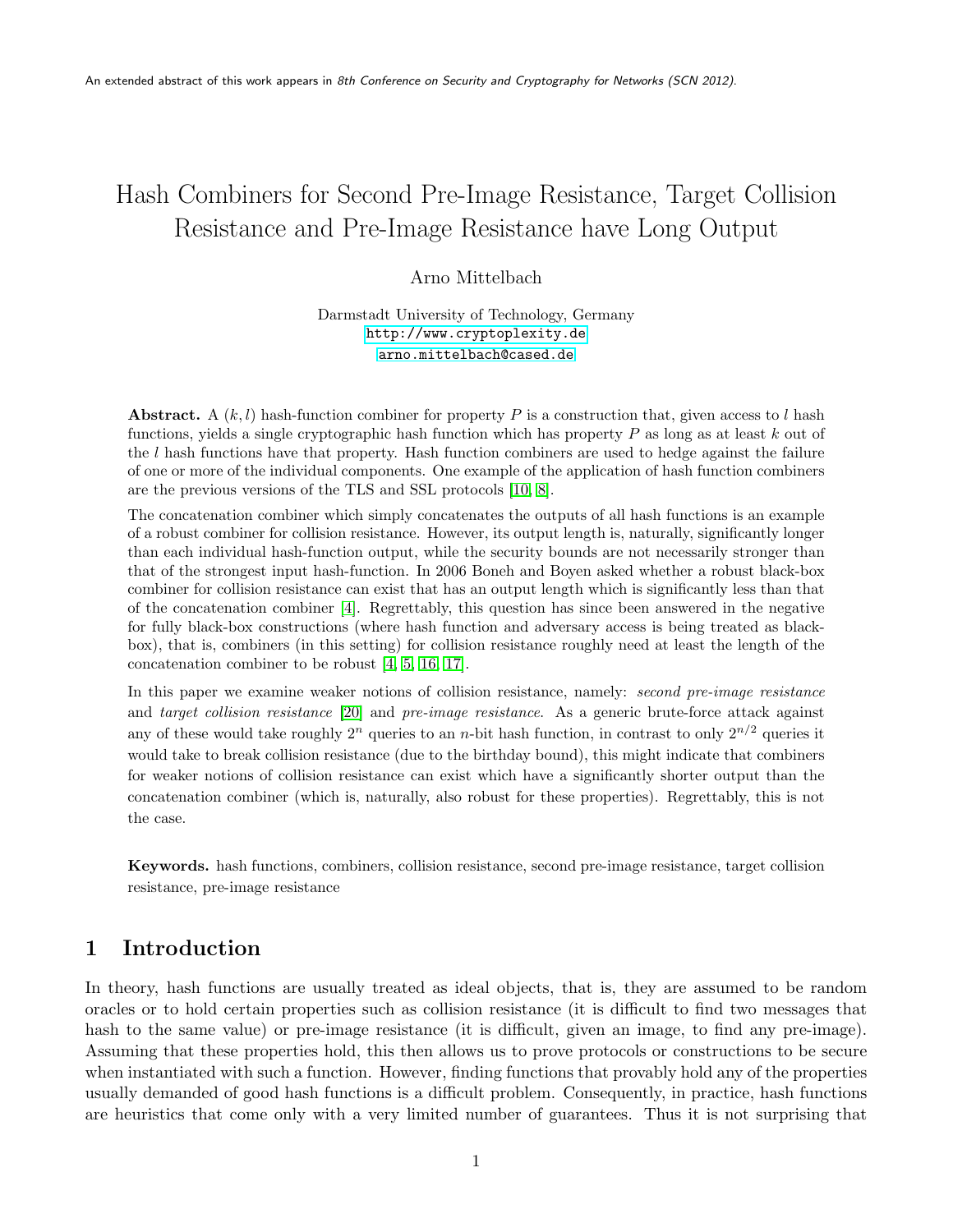<span id="page-1-1"></span>with time, attacks against practical hash functions are usually found that drastically lower the bounds assumed in theory. Many attacks have been presented for MD5 [\[25,](#page-16-1) [23,](#page-16-2) [21\]](#page-16-3), and also for SHA-1 [\[13\]](#page-15-5) first attacks have been published [\[24,](#page-16-4) [7,](#page-15-6) [1,](#page-14-1) [6\]](#page-15-7). This, in turn, led NIST (National Institute of Standards and Technology) to hold a competition to find a successor to the SHA-[1](#page-1-0) and SHA-2 families  $[14]$ .<sup>1</sup>

#### Combiners.

Hash function combiners can be used to hedge against the failure of one (or more) of the components. A  $(k, l)$ -combiner is a construction that given access to l primitives implements the same primitive while guaranteeing that a certain property or multiple properties hold as long as a these are held by  $k$  out of the l input primitives. If the combiner ensures this for some property then it is said to be robust for that property.

Combiners are usually considered as black-box combiners, that is, the combiner only gets black-box access to its input hash functions. This is due to that i) this allows us the use the combiner with any hash functions; and ii) we are (so far) ignorant as to properly modeling white-box access. Consider, for example, the somewhat "pathological" combiner  $C^{H_1,H_2}$  with two input hash functions which on input M returns  $H_1(M)$  if  $H_1$  is collision resistant and  $H_2(M)$  otherwise. Naturally, this combiner does all we want from a combiner for hash functions, but we have no idea, of how such a combiner could be implemented. In this paper, we limit our investigation to black-box combiners and speak henceforth only of combiner.

For hash functions the classical combiner robust for collision resistance is the concatenation combiner, i.e.,  $C_{\parallel}(M) = H_1(M) \parallel H_2(M)$  is a robust  $(1, 2)$ -combiner for collision resistance as naturally any two messages  $(M, M')$  that collide under  $C_{\parallel}$  also collide under both hash functions (i.e.,  $H_b(M) = H_b(M')$  for  $b = \{1, 2\}.$ 

However, when simply concatenating the outputs of several hash functions, the output length grows significantly, while the security guarantee of the combined hash function does not necessarily increase. That is, we expect an adversary to find collisions for a hash function with output length n after roughly  $2^{n/2}$  queries to the function (due to the generic birthday attack), a bound which can only be met by the concatenation combiner if all input functions were "ideal" hash functions to begin with (for which naturally a combiner would not be needed in the first place). Thus, Boneh and Boyen asked whether robust combiners for collision resistance exist that have a significantly shorter output length than the concatenation combiner [\[4\]](#page-14-0). This question has since been answered negatively [\[4,](#page-14-0) [5,](#page-15-2) [16,](#page-15-3) [17\]](#page-15-4).

#### Weaker than Collision Resistance.

In practice, "full" collision resistance is not always required, i.e., for many applications a suitable level of security can be achieved with weaker notions such as second pre-image or target collision resistance. Here an adversary has to find a collision for a specific message. Think for example of checksums for programs. If an adversary wants to maliciously change the program then it has to make sure not to change the checksum in the process. Thus, the first part of the collision is fixed. Another example of a weaker property is pre-image resistance where given an image the best strategy for an adversary of finding a corresponding pre-image should be exhaustive search. Think password storage, for an application where pre-image resistance yields sufficient security.

For these variants of collision resistance the concatenation combiner is, naturally, also robust. While the generic birthday attack gives us an estimate of  $2^{n/2}$  queries an adversary has to perform to find a (random) collision for an ideal function, an adversary would have to search the entire domain to break any of the

<span id="page-1-0"></span><sup>&</sup>lt;sup>1</sup>In terms of security guarantees for practical hash functions the SHA-3 competition is also very telling. NIST received 64 entries, many of which were shown to lack the desired properties. Currently the competition is in its final stages and five finalists have been selected  $[14, 2, 11, 26, 3, 9]$  $[14, 2, 11, 26, 3, 9]$  $[14, 2, 11, 26, 3, 9]$  $[14, 2, 11, 26, 3, 9]$  $[14, 2, 11, 26, 3, 9]$  $[14, 2, 11, 26, 3, 9]$ .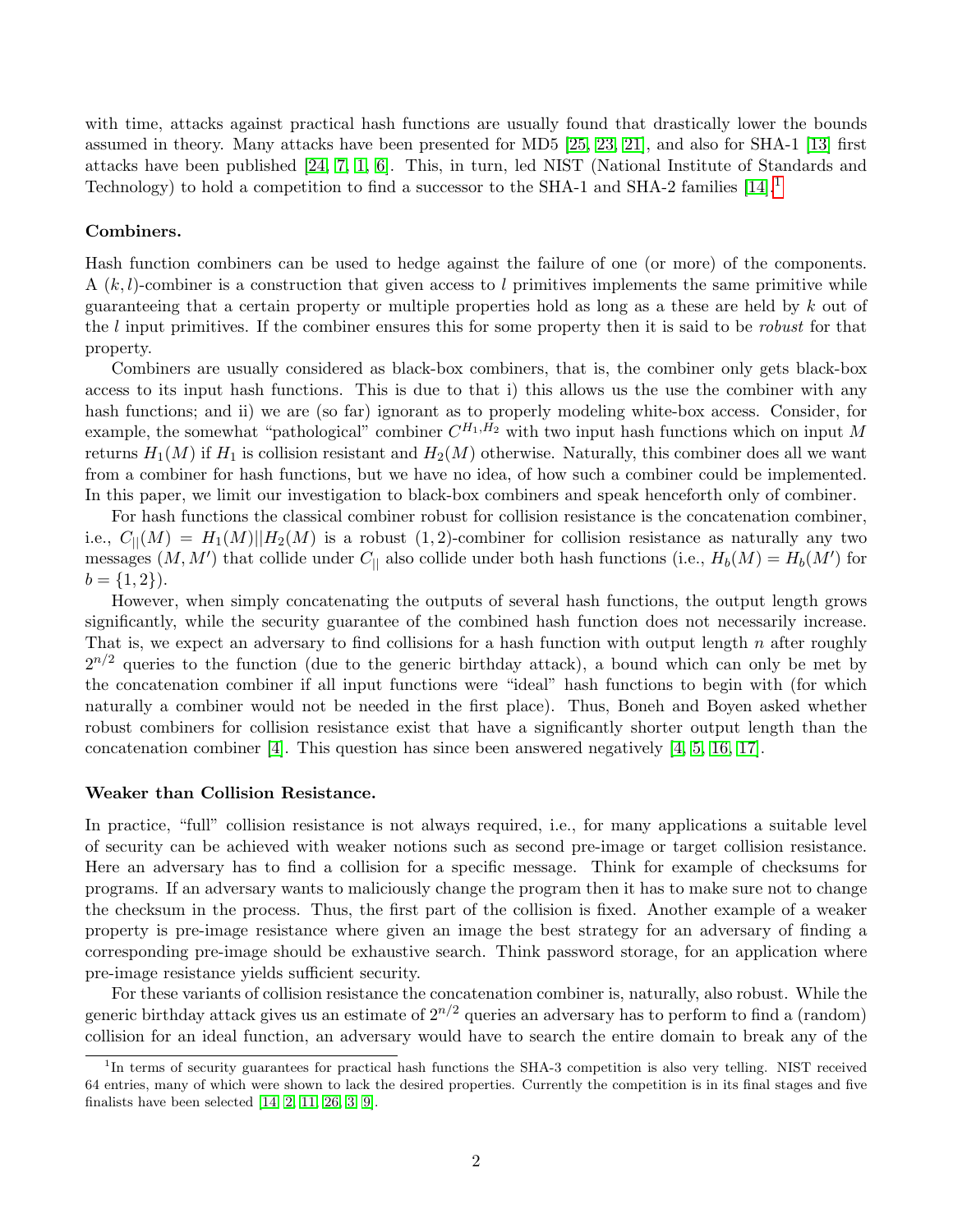<span id="page-2-2"></span>properties second pre-image-, target collision- or pre-image resistance when considering ideal functions. It is thus interesting to study the question of finding combiners with short output that are robust for any of these weaker properties. A promising indication is also that short output combiners exist for the related (but privately-keyed) properties message authentication codes and pseudo-randomness. Regrettably, we will show that, as for the collision resistance case, such combiners cannot exist.

#### Impossibility Results.

For our definitions and proofs we closely follow Pietrzak's elegant proof for the collision resistance case [\[17,](#page-15-4) [15\]](#page-15-11). We will define combiners in the style of [\[4\]](#page-14-0) as a pair of algorithms  $(C, P)$  where C implements the combiner logic and P provides a reduction from attacks on the combiner to attacks on the input functions. To prove the non-existence of a black-box combiner  $C$  with short output we will design an attack oracle  $\beta$  (that we will call breaking oracle) which breaks the investigated property (e.g., second pre-image resistance) for the combiner with noticeable probability but which does not help the security reduction  $P$  too much in breaking the property for the necessary number of input hash functions  $(2 \text{ in } 2)$ the case of a  $(1, 2)$ -combiner). The intuition is, that if the combiner compresses too much, than collisions appear on the combiner due to the compression and not due to collisions on the input hash functions. If we can guarantee that the breaking oracle only outputs such collisions, then the reduction  $P$  has to find collisions without the aid of the breaking oracle. However, if the combiner was indeed robust then the reduction P must, also with access to this specific breaking oracle, be able to break the property (e.g., find second pre-images) for all input hash functions (in case of a  $(1, 2)$ -combiner). Such a reduction  $P$ , on the other hand, allows us to compress a uniformly chosen random function  $R: \{0,1\}^w \to \{0,1\}^v$  to below  $2^w v$  bits. As this violates a corollary of Shannon's source coding theorem [\[22\]](#page-16-6) we can argue that such combiners cannot exist.

The main contribution of our paper is to extend Theorem 1 given by Pietrzak [\[17\]](#page-15-4) for the properties second pre-image resistance, target collision resistance and pre-image resistance. That is, randomized combiners robust for collision resistance, second pre-image resistance, target collision resistance or preimage resistance have to have long output. We give an informal version of our main theorem for the case of deterministic combiners for two hash functions:

**Theorem 1 (informal)** For some  $n, m, v, w \in \mathbb{N}$  assume  $C : \{0, 1\}^m \to \{0, 1\}^n$  is an efficient black-boxcombiner for two hash functions of the form  $H: \{0,1\}^w \to \{0,1\}^v$  that is robust for collision resistance, second pre-image resistance, target collision resistance or pre-image resistance. Then the combiner's output length n is bounded by:

<span id="page-2-1"></span><span id="page-2-0"></span>
$$
n \ge 2v - \mathcal{O}(\omega) \tag{1}
$$

where  $\omega$  is logarithmic in the number of hash function queries by the combiner.

Note that the bound roughly corresponds to the concatenation combiner's output length of 2v. As Canetti et al. showed in [\[5\]](#page-15-2), it is however possible to chop off a logarithmic number of bits (logarithmic in the number of oracle calls by the combiner) of the concatenation combiner while staying robust. As their combiner achieves the bound given in equation [\(1\)](#page-2-0) the bound is tight.

Further note that we will prove the result for finite domain hash functions. However, as this is an impossibility result, proving it for a finite domain actually makes the result stronger, as every secure hash function that takes arbitrary length messages also has to be secure when considering the subset of only fixed length input messages.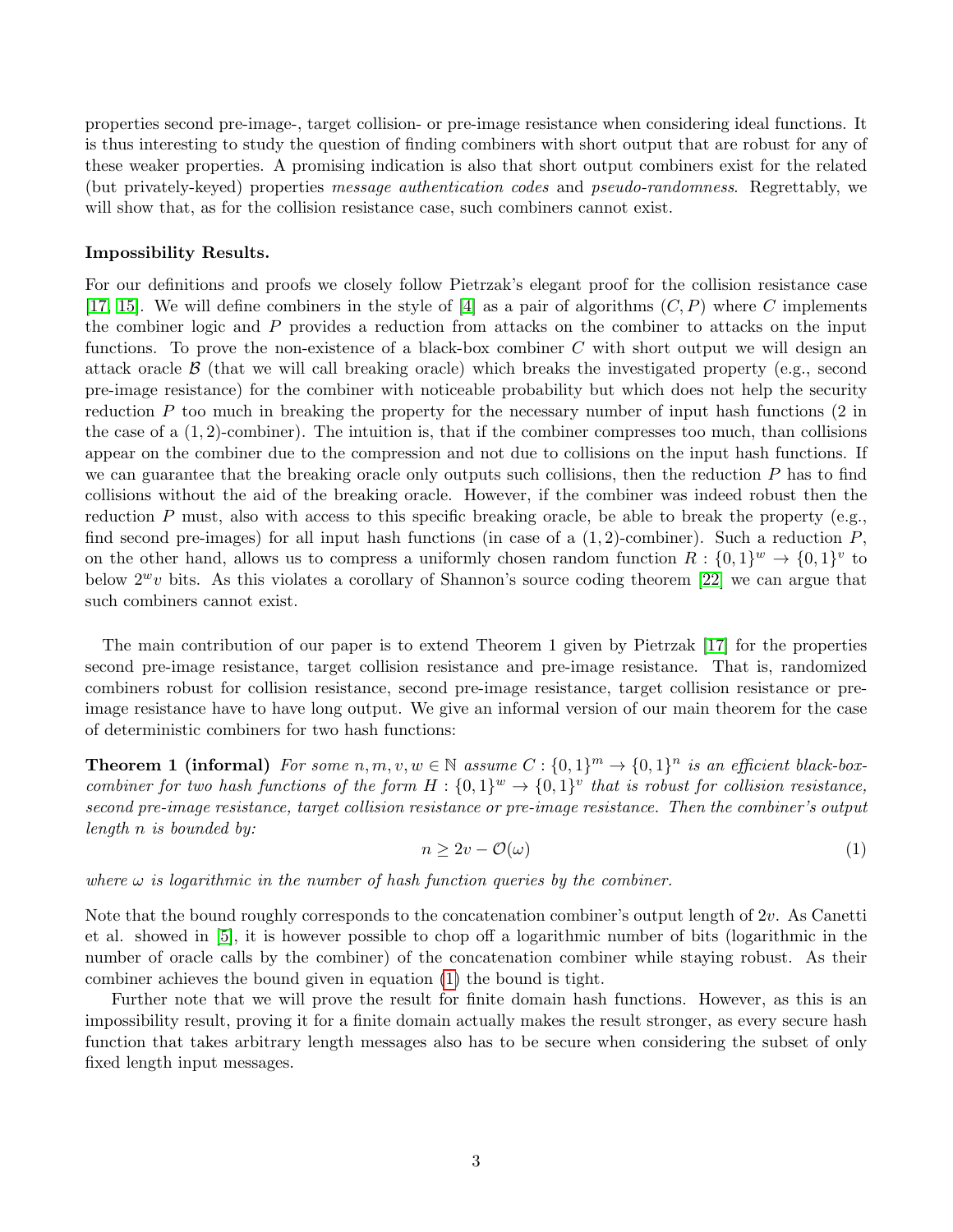#### <span id="page-3-1"></span>Related Work.

Combiners for the properties second pre-image resistance and pre-image resistance with short output length have been studied by Rjasko [\[19\]](#page-16-7) who gives an impossibility result for a special case of deterministic combiners where the reduction can query the breaking oracle only once. As shown in [\[17\]](#page-15-4) this simplification allows for a much simpler proof (also see Appendix [A\)](#page-17-0) than the general case for probabilistic combiners where the reduction can query the adversary (or breaking oracle in our terminology) multiple times.

## <span id="page-3-2"></span>2 Preliminaries

#### 2.1 Notation

Unless stated otherwise, lower-case letters such as  $n \in \mathbb{N}$  represent natural numbers. With  $1^n$  we denote the unary representation of n and with  $\langle n \rangle_b$  its binary representation padded with zeros to length b. Uppercase letters in standard typeface like M stand for bit strings. We denote with  $\{0,1\}^n$  the set of all bit strings M of length  $|M| = n$ , while  $\{0,1\}^*$  denotes the set of all bit strings. For bit strings  $X, Y \in \{0,1\}^*$ we denote with X||Y the concatenation. If X is a set then by |X| we denote its cardinality. By  $M \leftarrow \mathcal{X}$ we mean that M is chosen uniformly from  $\mathcal{X}$ , if X is a distribution then  $M \leftarrow \mathcal{X}$  denotes that M is chosen accordingly. The logarithm log is always to base 2.

PTM stands for Polynomial time Turing Machine and PPTM for Probabilistic Polynomial time Turing Machine. Upper-case letters in calligraphy like  $A$  usually denote a PPTM. We will often simply call them adversary or algorithm and we write  $\mathcal{A}(M)$  if M is initially written on the Turing Machine's input tape (i.e., the algorithm runs with input M). By  $X \leftarrow A$  we denote that X is output by algorithm A. If the Turing Machine has black-box access to one or more oracles  $\mathcal{O}_1, ..., \mathcal{O}_z$  (these will usually be hash functions), we denote this by adding the oracles in superscript:  $\mathcal{A}^{\mathcal{O}_1,\dots,\mathcal{O}_z}$ . In some instances we will speak of oracle circuits instead of oracle PPTMs to hint that this Turing Machine runs in the non-uniform complexity model.

By qry<sup> $\mathcal{O}_i(\mathcal{A}^{\mathcal{O}_1,\ldots,\mathcal{O}_z}(M))$  we denote the set of all of  $\mathcal{A}$ 's queries to oracle  $\mathcal{O}_i$  when algorithm  $\mathcal{A}$  runs on</sup> input M.

If X and Z are random variables then  $Pr[X = y]$  denotes the probability that X takes on the value of y. By  $Pr[X = y|Z]$  we denote the conditional probability of  $X = y$  given Z. If pre is a predicate or event then  $Pr[\text{pre}]$  denotes the probability that the predicate is true (the event occurs)

We write  $Pr[\text{step}_1; \dots; \text{step}_i : \text{condition}]$  which describes a random experiment and which should be read as: the probability that the condition holds after the steps were executed in consecutive order.

If A is an event then by  $\neg A$  we denote the complementary event, that is,  $Pr[\neg A] = 1 - Pr[A]$ . By  $\wedge$ (resp.  $\vee$ ) we denote the conjunction (resp. disjunction) of events: if A and B are events then  $Pr[A \wedge B]$ is the probability that both events A and B occur and  $Pr[A \vee B]$  is the probability that at least one of the events A or B does occur.

#### 2.2 Hash Functions and their Properties

Formally hash functions are defined as a family of functions together with a key generation algorithm HKGen that picks one of the functions to be used. That is, A hash function (family) is a pair of efficient algorithms  $\mathcal{H} = (HKGen, H)$  where  $HKGen(1^n)$  is a probabilistic algorithm that takes as input the security parameter  $1^n$  and outputs a key K (note that the security parameter is implicit in K) and  $H(K, M) :=$  $H_K(M)$  is a deterministic algorithm that takes a key K and message  $M \in \{0,1\}^*$  as input and outputs a

<span id="page-3-0"></span><sup>&</sup>lt;sup>2</sup>In this case the Turing Machine has extra oracle tapes (one per oracle). A can write query X on oracle tape i and gets the oracle's answer  $\mathcal{O}_i$  in the next step written on the tape.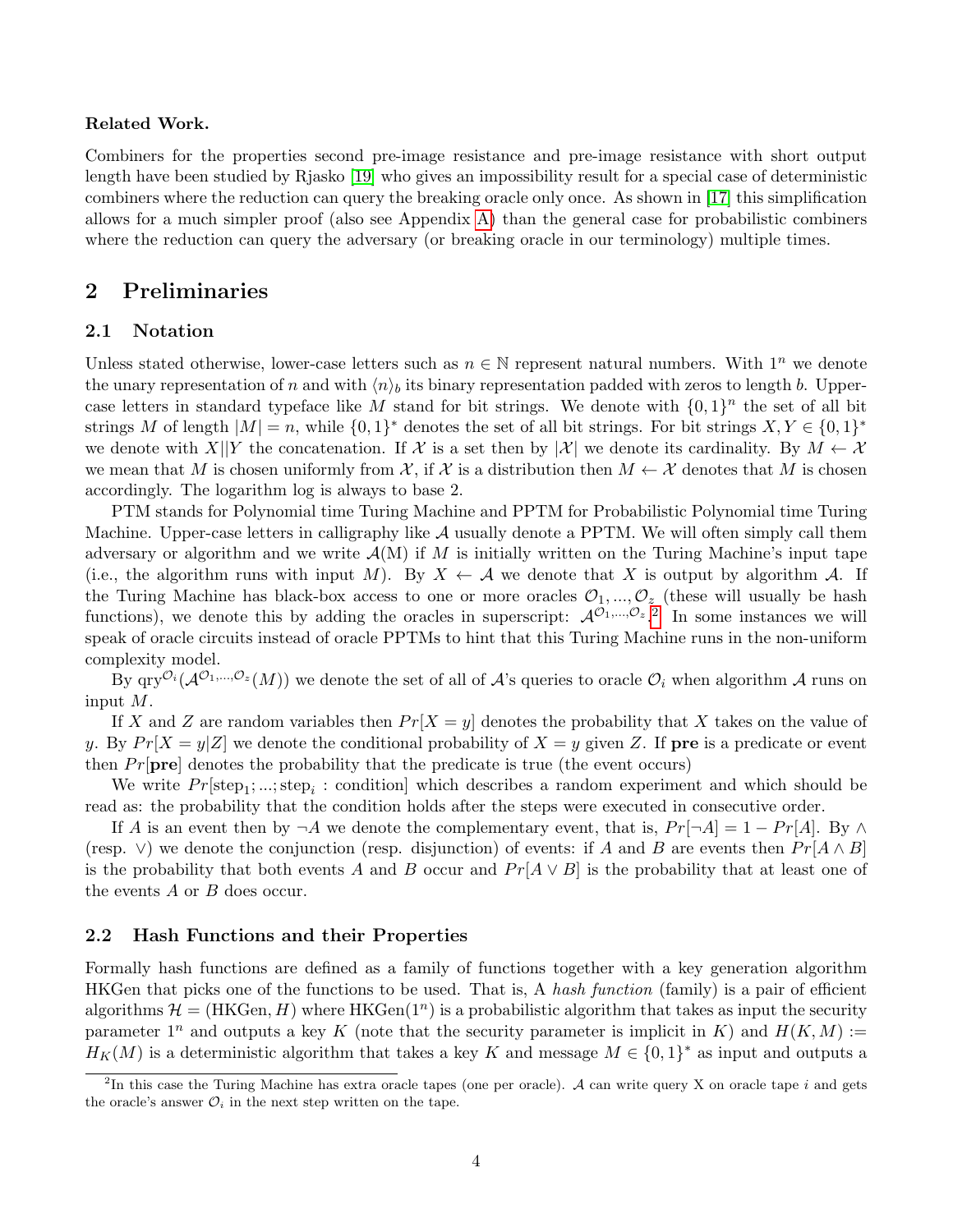<span id="page-4-1"></span>hash value  $H_K(M) \in \{0,1\}^n$ . We will drop the subscript and write  $H(M)$  if it is clear from context which key the function gets.

We require different properties from hash functions depending on the application. The properties that we are interested in in this paper are *collision resistance* (CR, it should be difficult to find two messages that hash to the same value), second pre-image resistance (SPR, it should be difficult given a message to find a second message that hashes to the same value) its variant *target collision resistance*<sup>[3](#page-4-0)</sup> (TCR) and pre-image resistance (OW, given an image it should be difficult to find a corresponding pre-image).

**Definition 1 (Collision Resistance)** A hash function  $\mathcal{H} = (HKGen, H)$  is collision resistant (CR), if the advantage for every efficient adversary A in the following experiment is negligible in n:

$$
Adv_{\mathcal{A}}^{cr}(n) = Pr\begin{bmatrix} K \leftarrow HKGen(1^n); & M \neq M' \wedge \\ (M, M') \leftarrow \mathcal{A}(K) & H_K(M) = H_K(M') \end{bmatrix} \approx 0
$$

The probability is over the selection of  $K \leftarrow HKGen(1^n)$  and A's internal coin tosses.

Second pre-image- and target-collision resistance are closely related to collision resistance. For successfully attacking the collision resistance property of a hash function it is sufficient for an attacker to find any pair of messages  $(M, M')$  such that they hash to the same value. The idea behind second pre-image- and target collision resistance is that it should be difficult for any attacker to find a specific collision and not just a random one. By specific we mean that the first part of the collision  $M$  is somehow predefined. The difference between the two definitions (second pre-image and target collision resistance) is who is specifying the first part of the collision: when considering second pre-image resistance the first part of the collision is sampled according to some distribution (in the upcoming definition denoted with  $\mathcal{M}(1^n)$ ) while when considering target collision resistance the adversary may choose the first part. The literature does often not clearly distinguish between the two definitions or uses the terms interchangeably. An introduction to several variants of these notions can be found in [\[20\]](#page-16-0).

**Definition 2 (Second Pre-Image Resistance)** We call a hash function  $\mathcal{H} = (HKGen, H)$  second pre-image resistant (SPR) with respect to distribution  $\mathcal{M}$ , if the advantage for every efficient adversary  $\mathcal{A}$ in the following experiment is negligible in  $n$ :

$$
Adv_{\mathcal{A}}^{spr}(n) = Pr\left[K \leftarrow HKGen(1^n); M \leftarrow \mathcal{M}(1^n); \quad M \neq M' \wedge \right] \approx 0
$$

$$
M' \leftarrow \mathcal{A}(K, M) : H_K(M) = H_K(M') \approx 0
$$

The probability is over the selection of  $K \leftarrow HKGen(1^n)$ , the choice of  $M \leftarrow M$  and A's internal coin tosses.

<span id="page-4-2"></span>**Definition 3 (Target Collision Resistance)** We call a hash function  $\mathcal{H} = (HKGen, H)$  target collision resistant (TCR), if the advantage for every efficient adversary  $A = (A_1, A_2)$  in the following experiment is negligible in n:

$$
Adv_{\mathcal{A}}^{ter}(n) =
$$
  
\n
$$
Pr\left[\begin{array}{c}(M, st) \leftarrow \mathcal{A}_1(1^n); K \leftarrow HKGen(1^n); \\M' \leftarrow \mathcal{A}_2(K, M, st) \end{array}:\begin{array}{c}M \neq M' \wedge \\ H_K(M) = H_K(M')\end{array}\right] \approx 0
$$

The probability is over the selection of  $K \leftarrow HKGen(1^n)$  and A's internal coin tosses.

<span id="page-4-0"></span> $3$ Target collision resistant hash functions are often also referred to as universal one-way hash functions [\[12\]](#page-15-12).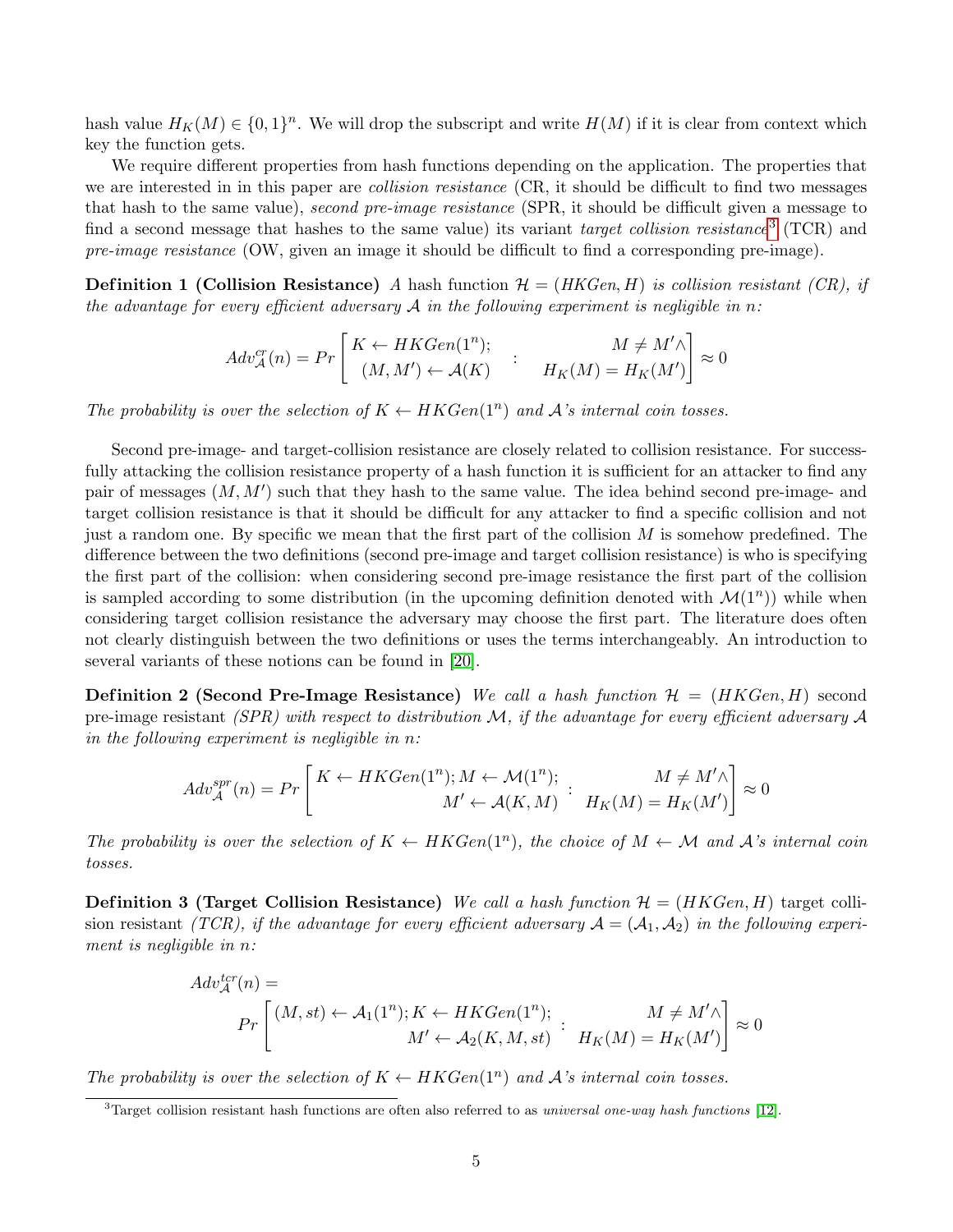<span id="page-5-0"></span>The additional value st in the definition of target collision resistance is meant to allow the adversary to encode some sort of state shared between the first adversary  $A_1$  fixing the first part of the collision and the second adversary  $A_2$  which is tasked with finding a collision for the fixed message.

A notion closely related to second pre-image resistance is that of one-wayness or pre-image resistance. Here an adversary is given an image (but not the pre-image) and is tasked to find any pre-image that hashes to the given image. Formally:

<span id="page-5-2"></span>**Definition 4 (Pre-Image Resistance)** A hash function  $\mathcal{H} = (HKGen, H)$  is called pre-image resistant or one-way  $(OW)$  with respect to distribution M, if the advantage for every efficient adversary A in the following experiment is negligible in n:

$$
Adv_{\mathcal{A}}^{ow}(n) = Pr\left[K \leftarrow HKGen(1^n); M \leftarrow \mathcal{M}(1^n); \quad H_K(M) = H_K(M')\right] \approx 0
$$

The probability is over the selection of  $K \leftarrow HKGen(1^n)$ , the choice of  $M \leftarrow M$  and A's internal coin tosses.

#### 2.3 Predicates Capturing Events

In the upcoming proofs and in our definition of a robust combiner we need to formalize the event that an adversary finds second pre-images, target collisions or simply pre-images. For this we examine a random experiment  $\mathcal{A}^{H_1,\dots,H_l}$  where an adversary plays against hash functions  $H_1,\dots,H_l$ . Here predicates spr (resp. tcr or ow) are true if and only if the adversary in the course of the experiment finds a second pre-image (resp., target collision, pre-image). By finding we mean that the adversary actually performs one query to a hash function  $H_i$  which yields the second pre-image (or target collision or pre-image) in respect to some target message(reps., target image). The definitions are closely related to Pietrzak's definition for collision resistance [\[17\]](#page-15-4). We here present the definition for second pre-image resistance and give the definitions for the collision resistance, target collision resistance and pre-image resistance cases in Appendix [B](#page-19-0) (Definitions [10,](#page-19-1) [11](#page-20-0) and [12\)](#page-20-1).

<span id="page-5-1"></span>**Definition 5** The predicate  $spr^{H_i(X_i)}(\mathcal{A}^{H_1,...,H_l})$  is defined for the random experiment  $\mathcal{A}^{H_1,...,H_l}$  and target message  $X_i$  and holds if A finds a second pre-image for  $X_i$  for function  $H_i$ ; that is, in the course of the computation of  $\mathcal{A}^{H_1,...,H_l}$  an oracle call to  $H_i$  is made with messages  $(X_{spr})$  for which  $H_i(X_i) = H_i(X_{spr})$ and  $X_i \neq X_{spr}$ . Formally:

$$
\mathbf{spr}^{H_i(X_i)}(\mathcal{A}^{H_1,\dots,H_l}) \iff
$$
  

$$
\exists X_{\mathbf{spr}} \in \mathit{qry}^{H_i}(\mathcal{A}^{H_1,\dots,H_l}) : X_i \neq X_{\mathbf{spr}} \land H_i(X_i) = H_i(X_{\mathbf{spr}})
$$

For subset  $\mathcal{H} \subseteq \{H_1, ..., H_l\}$  and target messages  $X_1, ..., X_l$  we define the predicate  $spr^{\mathcal{H}}_{X_1, ..., X_l}(\mathcal{A}^{H_1, ..., H_l})$ to hold if second pre-images are found for all hash functions in  $H$  (for corresponding target message  $X_i$ ):

$$
\textit{spr}^{\mathcal{H}}_{X_1,...,X_l}(\mathcal{A}^{H_1,...,H_l}) \iff \forall \, H_i \in \mathcal{H} : \textit{spr}^{H_i(X_i)}(\mathcal{A}^{H_1,...,H_l})
$$

For  $1 \leq n \leq l$  we define the predicate  $spr_{n,X_1,...,X_l}(A^{H_1,...,H_l})$  to hold if a second pre-image is found for n of the l hash oracles:

$$
\boldsymbol{spr}_{n,X_1,...,X_l}(\mathcal{A}^{H_1,...,H_l}) \iff \exists \mathcal{H} \subseteq \{H_1,...,H_l\}, |\mathcal{H}| \geq n : \boldsymbol{spr}^{\mathcal{H}}_{X_1,...,X_l}(\mathcal{A}^{H_1,...,H_l})
$$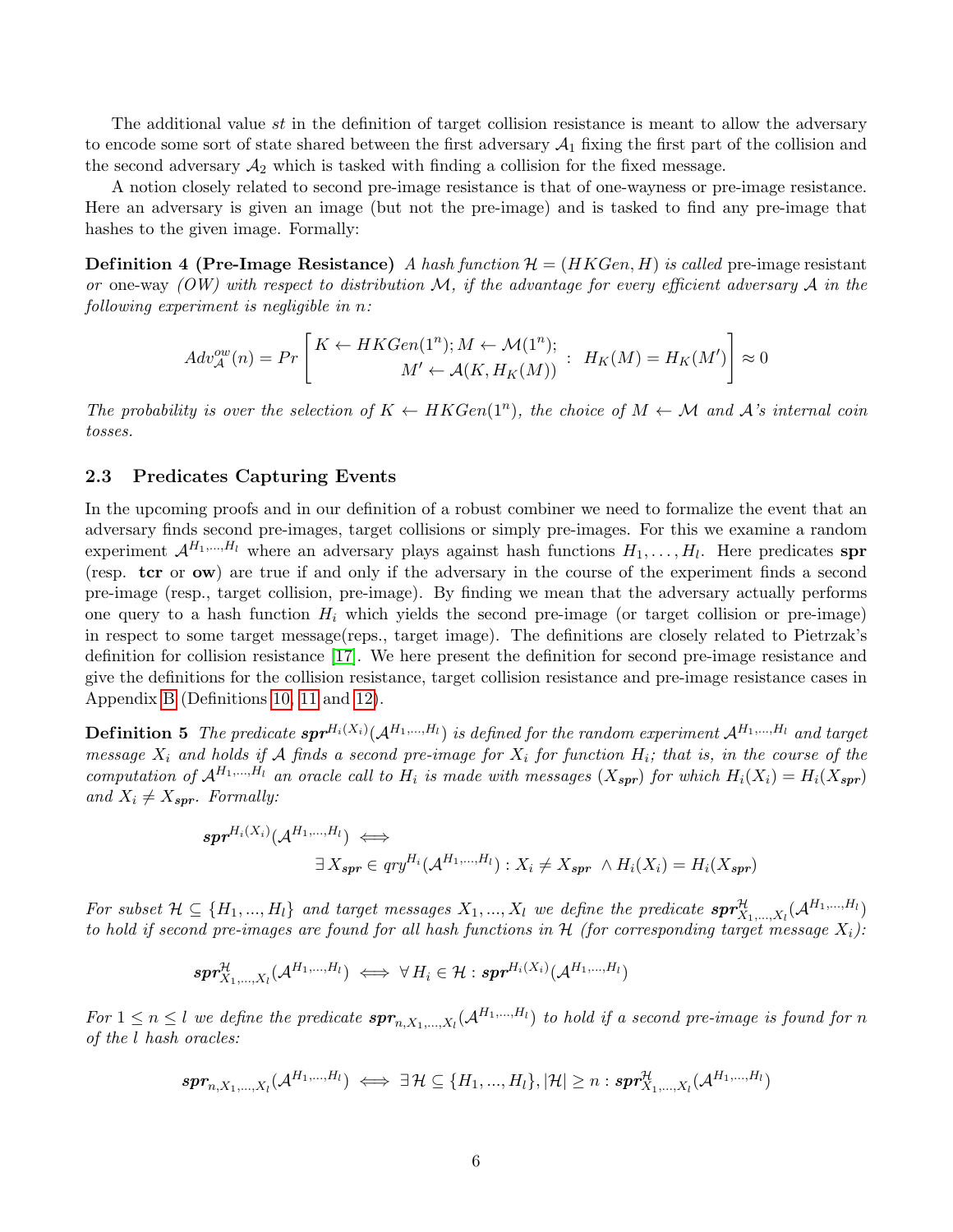#### <span id="page-6-5"></span>2.4 Randomized Black-Box Combiners for Cryptographic Hash Functions

As usual for impossibility results we want to be as general as possible about the capabilities of the considered combiners. We consider randomized black-box combiners after Pietrzak [\[17\]](#page-15-4) in the non-uniform setting. This means that the combiners get as additional input their randomness R which can be regarded as some sort of public key. The  $(k, l)$  combiner is formalized as a pair of algorithms  $(C, P)$  where C is a non-uniform circuit implementing the logic of the combiner and  $P$  provides a security reduction. For this  $C$ gets access to the l hash functions  $H_1, \ldots, H_l$  and P gets access to a breaking oracle<sup>[4](#page-6-0)</sup> B which can produce second pre-images (or target collision, or pre-images respectively) with a certain success probability  $\rho$ . If security reduction  $P^{(B,H_1,...,H_l)}$  finds second pre-images (or target collisions, pre-images) for  $l-k+1$  of the input hash functions with noticeable probability (with respect to the breaking oracle's success rate  $\rho$ ), we call the combiner ρ-robust for second pre-image resistance (or target collision resistance, respectively). Thus a combiner is  $\rho$ -robust if and only if such a breaking oracle cannot exist if at least k out of the l input hash functions hold the property.

We here present the definition for randomized combiners for the case of second pre-image resistance. For the collision resistant case see [\[17\]](#page-15-4) or Definition [13](#page-20-2) in the appendix, which also gives the definition for the target collision resistance and pre-image resistance cases.

<span id="page-6-3"></span>**Definition 6** A randomized  $(k, l)$ -combiner for hash functions  $H_1, ..., H_l$  of the forms  $\{0, 1\}^w \rightarrow \{0, 1\}^v$ is a pair of efficient algorithms  $(C, P)$  where  $C : \mathcal{R} \times \{0,1\}^m \to \{0,1\}^n$  is an oracle circuit and P is an  $oPPTM^5$  $oPPTM^5$  providing the security reduction for C.

Let  $0 \leq \rho \leq 1$ . Oracle  $\mathcal{B}^{spr}$  p-breaks  $C^{H_1,...,H_l}$  (for SPR) if it outputs a second pre-image to input message  $M \leftarrow \{0,1\}^m$  for  $C^{H_1,...,H_l}(R,M)$  with probability  $\rho$  (over the choice of message and randomness). If no second pre-image is found it outputs  $\bot$ .

The combiner is called  $\rho$ -robust for SPR if for some non-negligible  $0 < \epsilon \leq 1$  and any choice of functions  $H_1, ..., H_l$  and for any breaking oracle  $\mathcal{B}^{spr}$  that  $\rho$ -breaks  $C^{H_1,...,H_l}$ , the random experiment  $P^{B^{spr},H_1,...,H_l}$  on input  $(M_1,...,M_l)$  with  $M_i \leftarrow \{0,1\}^m$  (for  $i = 1,...,l$ ) finds second pre-images for  $l-k+1$ input hash functions with probability:

<span id="page-6-2"></span>
$$
Pr[\textit{spr}_{l-k+1,M_1,...,M_l}(P^{\mathcal{B}^{spr},H_1,...,H_l}(M_1,...,M_l))] \ge \epsilon
$$
\n(2)

The combiner is called robust for SPR if it is efficient and  $\rho$ -robust for every non negligible  $\rho(v)$ .

Note that the breaking oracle's success probability  $\rho$  can be a function of  $v \in \mathbb{N}$ , i.e., the hash functions' output length. Further note, that for second pre-image resistance we cannot take a fraction of the randomness as success criterion for the breaking oracle (as we have in the TCR case and Pietrzak did for the collision resistance case in [\[17\]](#page-15-4)). This is due to that a hash function might be designed such that some images have exactly one pre-image and thus a breaking oracle does not stand a chance in finding a second pre-image for such a message/pre-image pair.

Finally, note that we could have fixed the reduction's success probability  $\epsilon$  to a constant value, due to the fact that we are considering randomized combiners. Given some combiner  $(C, P)$  that satisfies equation [\(2\)](#page-6-2) for some non-negligible  $\epsilon$ , we can easily construct a new combiner  $C, P^*$  that satisfies equation [\(2\)](#page-6-2) with probability  $\epsilon^* > \epsilon$  by simply repeatedly calling P with renewed random coins. We will later fix  $\epsilon$  to 2/3 (an arbitrary choice) to simplify notation.

<span id="page-6-4"></span>**Definition 7 (Efficiency)** Let  $q_C$  be the number of oracle queries performed by C and  $q_P$  an upper bound for the number of oracle calls made by P, then the combiner  $(C, P)$  is called efficient if both  $q_P$  and  $q_C$ are polynomial in v.

<span id="page-6-0"></span><sup>4</sup>Think of the breaking oracle as the best known adversary against the combiner.

<span id="page-6-1"></span><sup>&</sup>lt;sup>5</sup>See [\[17\]](#page-15-4) for how to treat non-uniform reductions.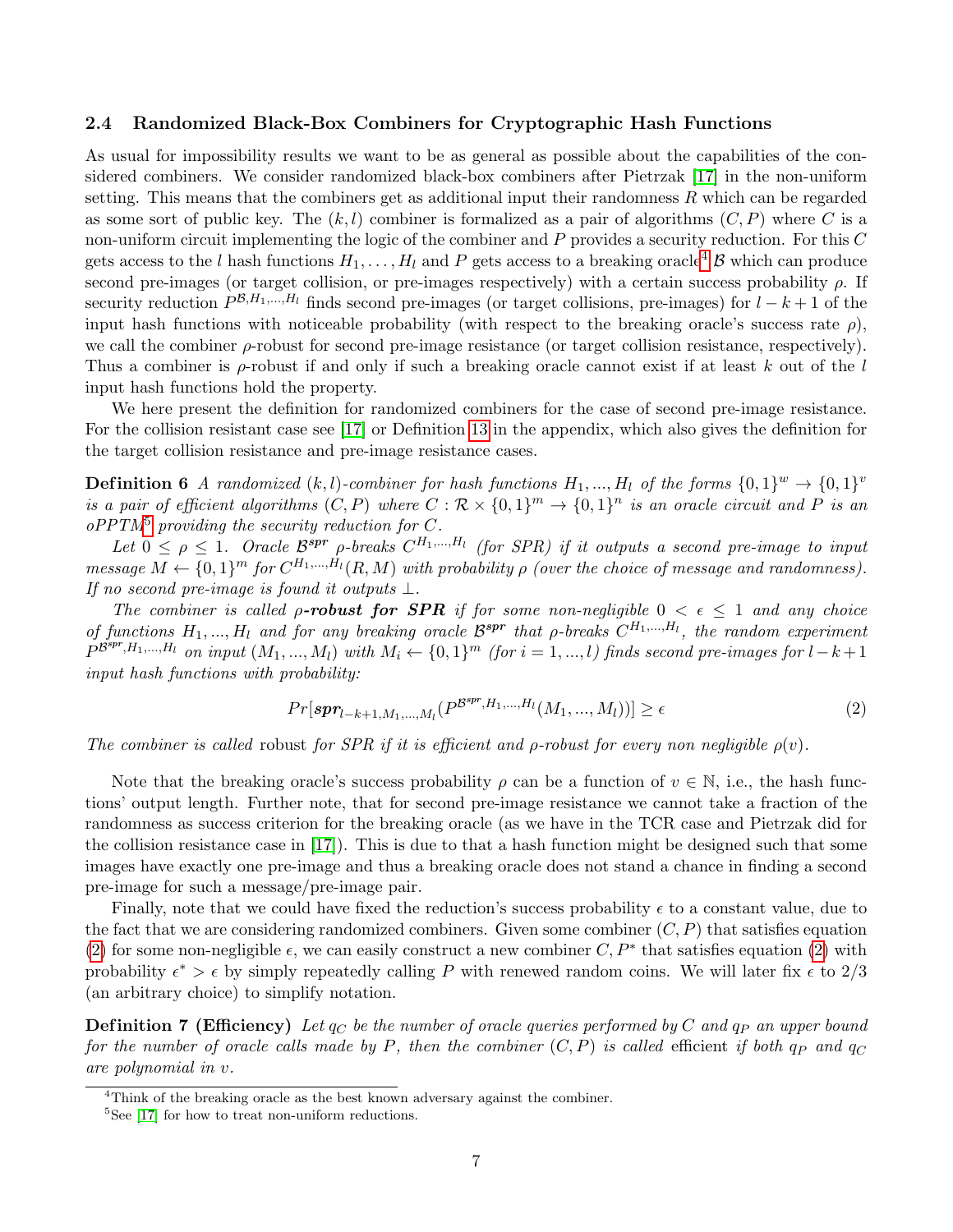Remark. [On efficiency definition] Note that it is sufficient to only count successful calls to the breaking oracle, that is, we do not need to count queries to B where the answer is  $\bot$ . By not counting unsuccessful calls to the breaking oracle we actually make the impossibility result stronger as even then, as we will see the reduction  $P$  will have to make exponentially many calls to the hash function oracle to succeed. This can be done as, unsuccessful even the successful queries to  $\mathcal{B}$  will not help P (too much) in its task and unsuccessful queries cannot be used by  $P$  to hide hash function calls.

Further note that throughout this paper we assume that  $q_C, q_P^H$  and  $q_P^B$  are at least one. This can be safely assumed as the contrary would be rather uninteresting: consider for example a combiner which does not use its hash functions. It is trivially non-robust as collisions for the combiner cannot be reduced to collisions on any of the input functions.

# <span id="page-7-4"></span>3 Robust Combiners have Long Output

In this section we will give the formal definition of Theorem [1](#page-2-1) together with its proof for the case of second pre-image resistance. In Appendix [D](#page-26-0) we present the necessary adaptations for the cases of target collision resistance and pre-image resistance:

<span id="page-7-0"></span>**Theorem 2** For some  $n, m, v, w \in \mathbb{N}$  assume  $(C, P)$  is an efficient  $(k, l)$ -black-box-combiner for hash functions of the form  $\{0,1\}^w \to \{0,1\}^v$ . Let  $C: \mathcal{R} \times \{0,1\}^m \to \{0,1\}^n$  be robust for collision resistance, second pre-image resistance, target collision resistance or pre-image resistance. Then the combiner's output length n is bounded by:

<span id="page-7-3"></span>
$$
n \ge (l - k + 1)v - \mathcal{O}(\log q_C) \tag{3}
$$

where  $q_C$  is the number of hash function queries performed by  $C$ .

#### 3.1 Additional Definitions

As a gentle introduction to the definitions presented so far we prove a specialized version of Theorem [2](#page-7-0) in Appendix [A.](#page-17-0)

For the upcoming proof of our main theorem we need a notion of second pre-images (resp. target collisions and pre-images) that are safe for the combiner. "Safe for the combiner" means that the evaluation of the message pair  $(M, M')$  on a specific combiner C does not yield a trivial second pre-image for hash function H and target message  $X$ .<sup>[6](#page-7-1)</sup> Trivial in the sense that during the evaluation combiner C on messages M and M' queries hash function H on a message  $X_{\text{spr}}$  for which  $X \neq X_{\text{spr}}$  and  $H(X) = H(X_{\text{spr}})$ :

<span id="page-7-2"></span>**Definition 8 (Safe Second Pre-Image)** Let  $H: \{0,1\}^w \to \{0,1\}^v$  be a hash function and  $C: \{0,1\}^m \to$  $\{0,1\}^n$  some oPPTM. Let  $X_{target} \in \{0,1\}^w$ . We say that the message  $M_{spr} \in \{0,1\}^m$  is a safe second pre-image with respect to message  $M \in \{0,1\}^m$  and function H (with respect to  $C^H$  and  $X_{target}$ ) if

- 1.  $C^H(M) = C^H(M_{spr})$  (but not necessarily  $M \neq M_{spr}$ , that is,  $(M, M_{spr})$  may be a pseudocollision)
- 2. the evaluation of  $C^H(\cdot)$  on inputs M and  $M_{spr}$  does not involve a call to  $H(X)$  with  $X \neq X_{target}$  and  $H(X) = H(X_{target})$ :

$$
\forall X \in qry^H(C^H(M)) \cup qry^H(C^H(M_{spr})) : X = X_{target} \vee H(X) \neq H(X_{target})
$$

We define the predicate  $\text{safeSpr}_{H,X}^{CH}(M, M_{\text{spr}})$  iff  $(M, M_{\text{spr}})$  is a safe second pre-image for hash function H and target message X.

<span id="page-7-1"></span><sup>&</sup>lt;sup>6</sup>Note that for the case of pre-image resistance we do not consider a message pair but only a single message  $M$ .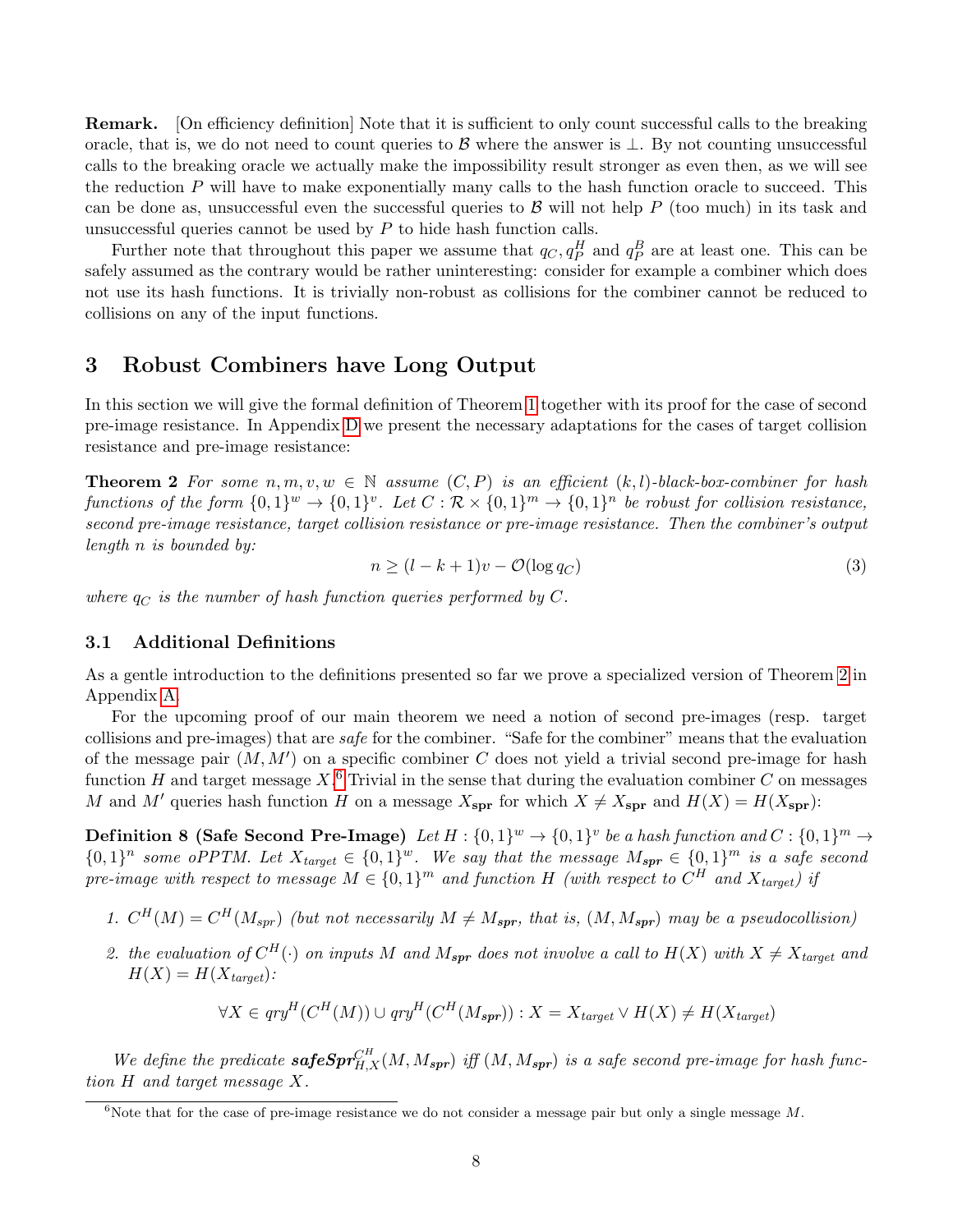<span id="page-8-2"></span>For  $k \in \mathbb{N}$  we denote with  $\textbf{safeSpr}_{k,X_1,...,X_l}^{CH_1,...,H_l}(M, M_{\textbf{spr}})$  that  $(M, M_{\textbf{spr}})$  is a safe second pre-image for messages  $X_1, ..., X_l$  for k out of C's l oracles  $H_i$  (i = 1, ..., l). Here  $X_i$  is the target message for function  $H_i$   $(i = 1, ..., l)$ .

We give the definitions for safe target-collisions (Definition [14\)](#page-21-0) and safe pre-images (Definition [15\)](#page-21-1) in Appendix [B.3.](#page-21-2)

#### Compressibility.

The main idea in the upcoming proof is to show that if a robust combiner with short output exists then we can compress a uniformly random function  $H: \{0,1\}^w \to \{0,1\}^v$  below  $2^w v$  bits. This, however, is not possible due to a result proved by Shannon (which we will present in Proposition [2\)](#page-9-0) and hence such a combiner cannot exist. To express this we need a notion of compressibility:

**Definition 9 (Compressibility)** A random variable H can be compressed to s bits, if two functions com and **dec** (for compression, resp. decompression) exist such that on average the size of com(H) (where H is an instantiation of the random variable) is less or equal to s bits and that the probability of  $dec(com(H))$ is exactly 1; that is  $dec(\cdot)$  is always able to completely restore H:

$$
E[|\textbf{com}(\tilde{H})|] \leq s \qquad and \qquad Pr[{\textbf{dec}}(\textbf{com}(\tilde{H})) = \tilde{H}] = 1
$$

#### 3.2 Proof of Theorem [2](#page-7-0)

We will now present the proof of our main theorem for the case of second-preimage resistance. A description of what parts need to be changed for the cases of target collision resistance and pre-image resistance is given in Appendix [D.](#page-26-0) Our argument follows Pietrzak's in [\[17,](#page-15-4) [15\]](#page-15-11) where he proves the theorem for collision resistance. We are going to prove Theorem [2](#page-7-0) indirectly by proving a proposition which informally says that if the output length of a combiner  $(C, P)$  is short, then it cannot be efficient, as P will have to make exponentially many queries to its hash oracle for  $(C, P)$  to be robust:

<span id="page-8-0"></span>**Proposition 1** For some  $n, m, w, v, l, k \in \mathbb{N}$  Let  $C : \mathcal{R} \times \{0, 1\}^m \rightarrow \{0, 1\}^n$  be an oracle circuit with input domain  $m := l \cdot (v+1)$ , with  $q_C$  oracle gates for every hash function  $H_i : \{0,1\}^w \to \{0,1\}^v$  (for  $i = 1,...,l$ ) and with output range

<span id="page-8-1"></span>
$$
n := (l - k + 1) \cdot (v - \log q_C) - t \tag{4}
$$

Let  $\rho := (1 - 2^{-t+l+2})/(l_k)$ <sup>l</sup><sub>k</sub>). If  $(C, P)$  is a  $\rho$ -robust (for SPR, TCR or OW)  $(k, l)$ -combiner where reduction P has success probability at least  $2/3$ , making  $q_P^B$  queries to the breaking oracle and  $q_P^H$  queries to its hash functions then

$$
v \le \log q_P^H + 2 + \log l \tag{5}
$$

or equivalently

$$
2^v \le q_P^H \cdot 4 \cdot l \tag{6}
$$

Before we prove the proposition, let us show how it implies Theorem [2:](#page-7-0)

Proof (of Theorem [2\)](#page-7-0). Proposition [1](#page-8-0) states that if a  $(k, l)$  combiner  $(C, P)$  is  $\rho$ -robust with  $\rho = (1 2^{-t+l+2})/(\frac{1}{k})$ k) and the combiner has domain  $m := l \cdot (v + 1)$  and range  $n := (l - k + 1) \cdot (v - \log q_C) - t$  for some  $t > 0$ , then it needs to make exponentially many calls to its oracles as  $q_{P_i}^H \geq 2^{v-2-l}$ . That is, P is not efficient. As every robust combiner is also  $\rho$ -robust for  $\rho = (1 - 2^{-t+l+2})/(l_k^l)$  $\binom{l}{k}$  this proves Theorem [2](#page-7-0)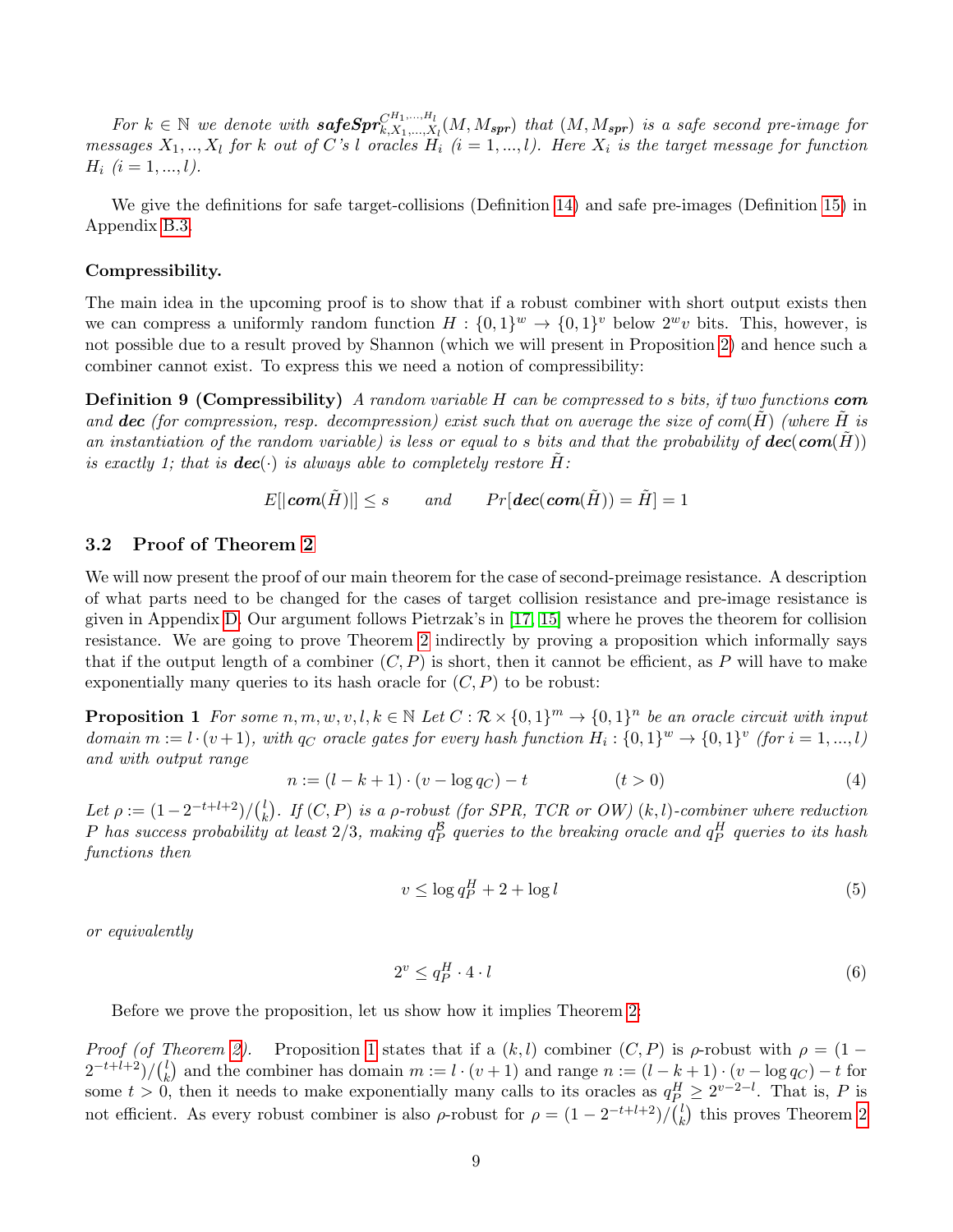<span id="page-9-2"></span>for the special case where the combiner is shrinking by  $m - n = l \cdot (v + 1) - (l - k + 1) \cdot (v - \log q_C) + t$ as the combiner is either not efficient or not robust. However, as a combiner for arbitrary length hash functions necessarily has to work for fixed length functions as well the result presented here directly applies for arbitrary and infinite domain combiners.

#### 3.3 An Outline

To prove Proposition [1](#page-8-0) we have to find oracles  $H_1, \ldots, H_l$  and B such that the breaking oracle B finds second pre-images for combiner  $C^{H_1,...,H_l}: \{0,1\}^m \to \{0,1\}^n$  with range  $n < (l-k+1)v - \mathcal{O}(\log q_C)$  while k out of the l hash functions stay second pre-image resistant in relation to  $P^{\mathcal{B},H_1,...,H_l}$ ; that is,  $P^{\mathcal{B},H_1,...,H_l}$  is not able to find second pre-images for more than  $l - k + 1$  hash functions even with access to the powerful breaking oracle B.

For this we are going to use hash functions chosen uniformly at random from the space of all functions of the form  $\{0,1\}^w \to \{0,1\}^v$ . For the breaking oracle  $\mathcal{B}$  we are going to carefully design a function which outputs only safe second pre-images (cf. Definition [8\)](#page-7-2) with respect to the target messages  $X_1, \ldots, X_l \in$  $\{0,1\}^w$  (denoted by  $\mathcal{B}^{X_1,...,X_l}$ ) given to the security reduction P; that is, P cannot simply use the breaking oracle to get all the necessary second pre-images. We use the following idea: we take another random function  $\phi: \{0,1\}^* \to \{0,1\}^m$  to completely define the breaking oracle. On receiving input  $(R, M)$  the oracle starts counting upwards and tries every natural number  $i = 1, 2, \dots$  concatenated to the randomness as a possible collision:

<span id="page-9-0"></span>
$$
C^{H_1,...,H_l}(R,\phi(R||\langle i \rangle)) \stackrel{?}{=} C^{H_1,...,H_l}(R,M)
$$

If a collision is found (note that this may be a pseudocollision, i.e.,  $M = \phi(R||\langle i \rangle)$ ) we need to make sure that the found second pre-image does not yield trivial second pre-images for  $l - k + 1$  hash functions. The problem is that, a priori, we do not know the target messages an adversary using the breaking oracle is interested in. For now we will simply think of the breaking oracle as being initialized with the correct message  $X_1, \ldots, X_l \in \{0,1\}^w$ . That is, the breaking oracle  $\mathcal{B}^{X_1,\ldots,X_l}$  will ensure that no trivial second pre-images for messages  $X_1, \ldots, X_l$  are found. For this it checks whether the hash function calls during the evaluation of  $C^{H_1,...,H_l}(R,M)$  and  $C^{H_1,...,H_l}(R,\phi(R||\langle i \rangle))$  (i.e., the input the to breaking oracle  $(R,M)$ and the found (pseudo)-collision by the breaking oracle) contains  $l - k + 1$  trivial second pre-images for message  $X_1, \ldots, X_l$  and hash functions  $H_1, \ldots, H_l$ . If that is not the case the breaking oracle outputs  $\phi(R||\langle i \rangle)$ , otherwise it exits and outputs ⊥. In other words, we make sure that the collision found by the breaking oracle is a safe second pre-image (cf. Definition [8\)](#page-7-2) for messages  $X_1, \ldots, X_l$ .

After proving that such a breaking oracle initialized to message  $X_1, \ldots, X_l \in \{0,1\}^w$  does indeed break the security of any  $(k, l)$ -combiner with high probability it remains to prove that the reduction  $P^{\mathcal{B},H_1,...,H_l}$ with access to our breaking oracle and the (uniformly random) hash functions makes a poor job in finding second pre-images. For this we will use a corollary from Claude E. Shannon's source coding theorem (see any good introduction to information theory or Shannon's original [\[22\]](#page-16-6)):

**Proposition 2** A uniformly random function  $H: \{0,1\}^w \to \{0,1\}^v$  (with prefix-free domain<sup>[7](#page-9-1)</sup>) cannot be compressed to less than  $2^w v$  bits.

What we will show is that if  $P^{\mathcal{B},H_1,...,H_l}$  is able to find enough (i.e., more than  $l-k$ ) second pre-images for  $H_1, \ldots, H_l$  with noticeable probability, then we are able to compress  $H_1, \ldots, H_l$  to less than  $l2^w v$  bits. That is, we are going to design a custom compression (com) and decompression (dec) algorithm that given  $H_1, \ldots, H_l$ , P and B uses P to compress the hash functions  $H_1, \ldots, H_l$ . As these are uniformly random, this forms a contradiction to Proposition [2](#page-9-0) and hence such a P cannot exist. What is left to show

<span id="page-9-1"></span><sup>&</sup>lt;sup>7</sup>Note that all functions  $\{0,1\}^w \to \{0,1\}^v$  have a prefix-free domain and range, as all elements in either set have the same length.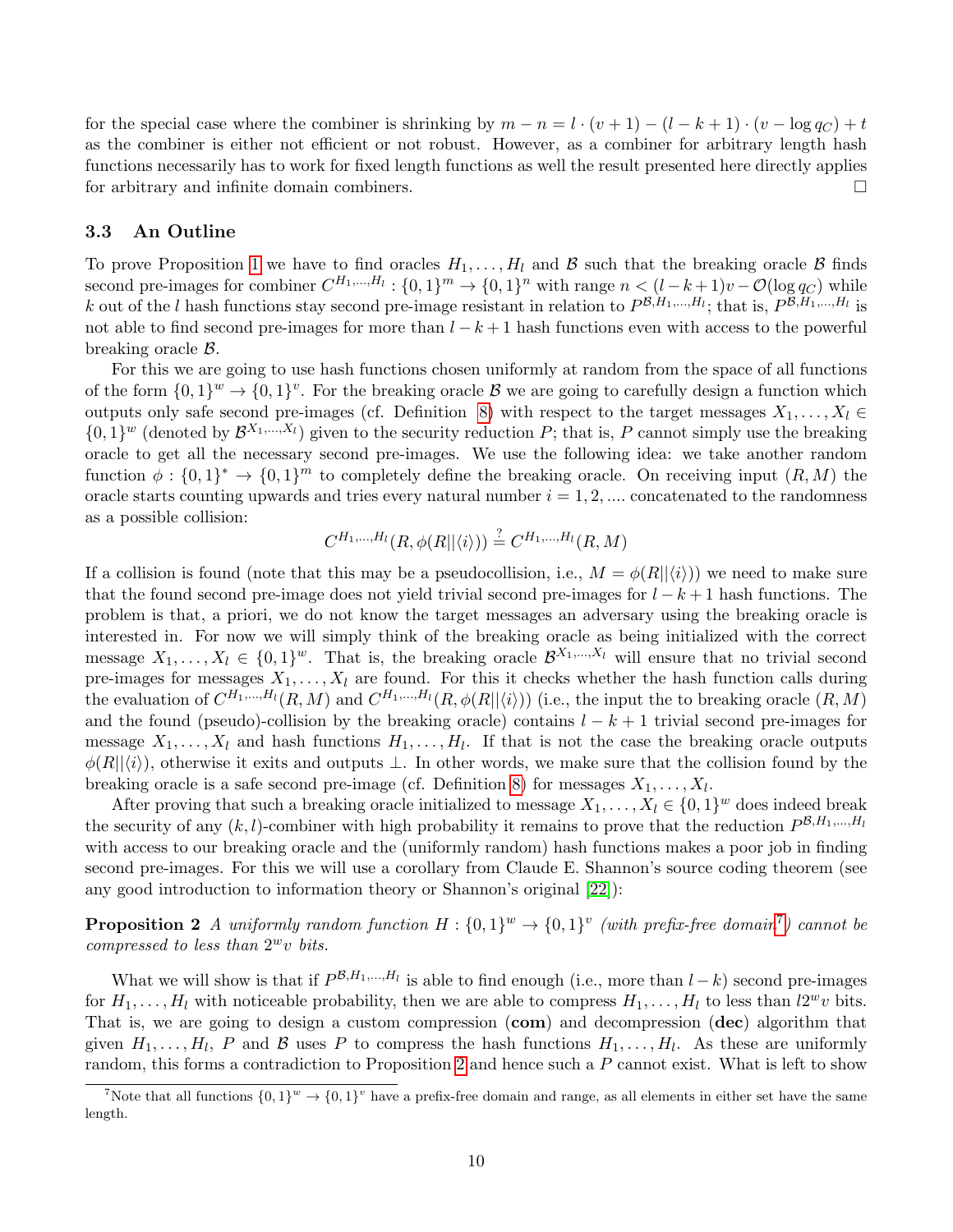is that in our case com and dec can initialize the breaking oracle with the target messages given to  $P$ before P is given access to the breaking oracle (remember that our breaking oracle  $\mathcal{B}^{X_1,\dots,X_l}$  outputs only second pre-images that are safe for the specific messages  $X_1, \ldots, X_l$ . We will see that this is in fact the case and that thus  $\beta$  will not be of too much use for  $P$ .

#### 3.4 The Proof

#### The Oracles.

To prove Proposition [1](#page-8-0) we begin by defining the  $l + 1$  oracles  $H_1, ..., H_l$  and  $\beta$ . The hash functions  $H_i$  (i = 1,..., l) are each sampled uniformly at random from the set of all functions of the form  $\{0,1\}^w \to \{0,1\}^v$ . The breaking oracle B will be defined by a function  $\phi: \{0,1\}^* \to \{0,1\}^m$  which is also sampled uniformly at random from all functions of the form  $\{0,1\}^* \to \{0,1\}^m$ . Function  $\phi$  defines for a message  $M \in \{0,1\}^m$ and randomness  $R \in \mathcal{R}$  a pseudo-second pre-image  $M_{\text{spr}}$  for  $C^{H_1,...,H_l}(R, M)$  as  $M_{\text{spr}} := \phi(R||\langle i \rangle)$ , where *i* is the smallest integer such that  $C^{H_1,...,H_l}(R,M) = C^{H_1,...,H_l}(R,M_{\text{spr}})$ .

Our goal is to make sure that the breaking oracle outputs only safe second pre-images (with respect to some target messages  $X_1, \ldots, X_l$  where by safe we mean that the oracle's output second pre-images should be safe for k out of the l hash functions (i.e.,  $\mathbf{safeSpr}_{k,X_1,\ldots,X_l}^{CH_1,\ldots H_l}(M,M_{\text{spr}})$ , compare Definition [8\)](#page-7-2). Furthermore, each second pre-image output by  $\beta$  has to be safe for exactly the same k hash functions.

Let us assume that  $\mathcal{B}^{X_1,\ldots,X_l}$  was initialized with target messages  $X_1, ..., X_l$ . As abbreviation we will simply write  $\beta$  when we mean a breaking oracle that was initialized with fixed but random target messages. We now introduce sets  $S_i$  (for  $i = 1, ..., l$ ) that comprise all safe message, randomness pairs for hash function  $H_i$ . If  $M_{\text{spr}}$  is defined through  $\phi$  as described above then we can define sets  $S_i$  as:

$$
S_i := \{ (R, M) \in \mathcal{R} \times \{0, 1\}^m : \mathbf{safeSpr}_{H_i, X_i}^{C_{H_1, \dots, H_l}}(M, M_{\mathbf{spr}}) \} \text{ for } i \in \{1, ..., l\}
$$

We now define the intersection of k out of the l sets  $S_i$  such as to maximize the number of elements in the intersection. Let therefor

$$
\Gamma_{\max} := \underset{\substack{\Gamma \subseteq \{1,\ldots,l\} \\ |\Gamma|=k}}{\mathrm{argmax}} \left| \bigcap_{i \in \Gamma} S_i \right|
$$

.

With  $\Gamma_{\text{max}}$  we can define the maximal intersection

$$
\mathcal{R}_{\Gamma}:=\bigcap_{i\in\Gamma_{\max}}S_i
$$

which allows us to formalize the breaking oracle  $\beta$  as:

$$
\mathcal{B}^{X_1,\ldots,X_l}(R,M):=\begin{cases} M_{spr} & \text{if } (R,M)\in \mathcal{R}_{\Gamma} \\ \perp & \text{otherwise} \end{cases}
$$

Thus, on input  $(R, M)$  our breaking oracle  $\mathcal{B}^{X_1,\ldots,X_l}$  will output a second pre-image  $M_{\text{spr}}$  such that  $C^{H_1,\dots,H_l}(R,M) = C^{H_1,\dots,H_l}(R,M_{\text{spr}})$  only if it is safe for at least k of the l hash functions in regard to the target messages  $X_1, ..., X_l$ . Also note that two second pre-images for inputs  $(R, M)$  and  $(R', M')$  will be safe for (at least) the same  $k$  hash functions.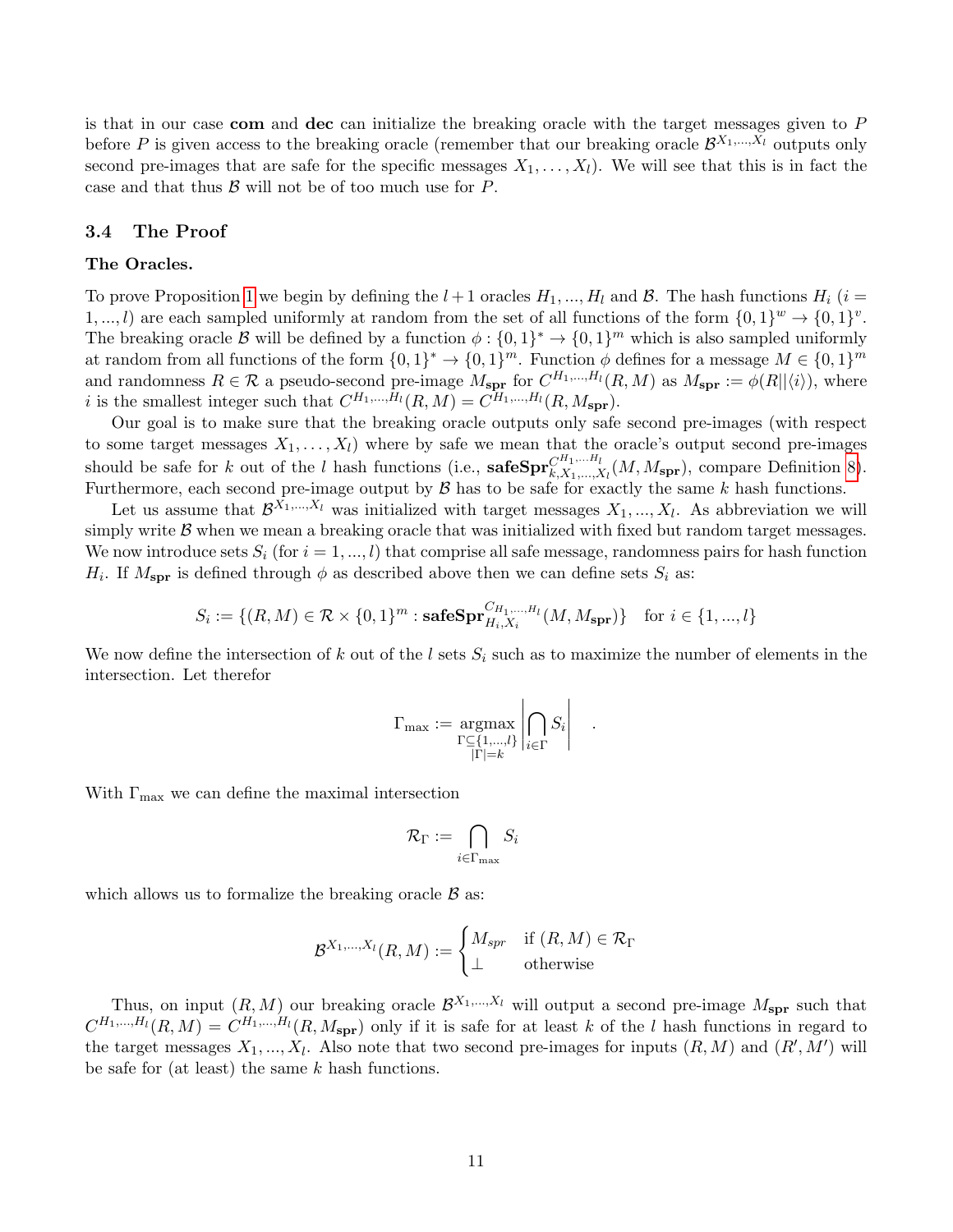#### The breaking oracle  $\beta$  is  $\rho$ -robust for all  $(k, l)$ -combiners.

We will now show that our breaking oracle  $\rho$ -breaks every  $(k, l)$ -combiner with some noticeable  $\rho$ . Note that, by definition, the breaking oracle  $\rho$ -breaks  $C^{H_1,...,H_l}$  with

$$
\rho = \frac{|\mathcal{R}_{\Gamma}|}{|\mathcal{R}| \cdot 2^m}
$$

This we will prove using the following lemma stating informally that sampled second pre-images will be safe for at least k out of l hash functions for  $(k, l)$ -combiners most of the time.<sup>[8](#page-11-0)</sup> (The proof for Lemma [1](#page-11-1)) is given in Appendix [C.1.](#page-22-0)).

<span id="page-11-1"></span>**Lemma 1** Let  $C : \{0,1\}^m \to \{0,1\}^n$  be any oracle machine with  $q_C$  oracle gates per hash function  $H_i: \{0,1\}^w \to \{0,1\}^v$  (with  $i=1,..,l$ ). Let  $X_1,...,X_l \in \{0,1\}^w$  be target messages for functions  $H_1,...,H_l$ . For messages M,  $M_{spr}$  sampled as  $M \leftarrow \{0,1\}^m$  and  $M_{spr} \leftarrow (C^{H_1,...,H_l})^{-1}(M)$  we have:

$$
Pr[\mathit{safeSpr}_{k,X_1,\ldots,X_l}^{CH_1,\ldots,H_l(\cdot)}(M,M_{spr})] \ge 1 - q_C^{l-k+1} \cdot {l \choose l-k+1} \cdot 2^{n-(v+1)(l-k+1)}
$$

From Lemma [1](#page-11-1) we will now deduce a lower bound for  $\rho$ . Let  $I_{R,M} := 1$  if  $(R,M)$  is safe for at least k of the l hash functions  $H_i$  and  $I_{R,M} = 0$  otherwise. Formally:

$$
I_{R,M} := \begin{cases} 1 & \text{if } \mathbf{safeSpr}_{k,X_1,\ldots,X_l}^{CH_1,\ldots,H_l(R,\cdot)}(M,M_{\mathbf{spr}}) \\ 0 & \text{otherwise} \end{cases}
$$

Lemma [1](#page-11-1) gives us a lower bound on the probability for event  $I_{R,M} = 1$  as our breaking oracle samples random second pre-images. Using an upper bound of  $2<sup>l</sup>$  on the binomial coefficient we have that

$$
Pr[I_{R,M} = 1] \ge 1 - q_C^{l-k+1} \cdot 2^{n-(v+1)(l-k+1)+l}
$$

Now with  $n := (l - k + 1) \cdot (v - \log q_C) - t$  (see equation [4\)](#page-8-1) we get

$$
Pr[I_{R,M} = 1] \ge 1 - q_C^{l-k+1} \cdot 2^{n-(v+1)(l-k+1)+l}
$$
  
\n
$$
\ge 1 - q_C^{l-k+1} \cdot 2^{(l-k+1)\cdot(v - \log q_C) - t - (v+1)(l-k+1)+l}
$$
  
\n
$$
= 1 - q_C^{l-k+1} \cdot 2^{\log q_C^{-(l-k+1)}} \cdot 2^{-(l-k+1)} \cdot 2^{-t+l}
$$
  
\n
$$
\ge 1 - 2^{-t+l}
$$

Remember that, by definition, the breaking oracle  $\beta$  has an inherent set  $\mathcal{R}_{\Gamma}$  and only outputs second pre-images if the input  $(R, M)$  is an element of  $\mathcal{R}_{\Gamma}$ . With  $\Gamma$  we have fixed the set of k hash functions  $H_i$  $(i \in \Gamma_{\text{max}})$  such that  $\mathcal{R}_{\Gamma}$  is maximized. The indicator  $I_{R,M}$  equals 1, if we have a safe second pre-image for k hash functions but not necessarily for the k hash functions specified by  $\Gamma_{\text{max}}$ . We can however safely assume that  $\rho$  is greater than the probability of a safe second pre-image  $(Pr[I_{RM} = 1])$  divided by the possibilities of choosing k out of l elements (as  $\Gamma_{\text{max}}$ ) was designed to maximize this probability). Thus, with the expectation value for event  $I_{R,M}$  (note that  $E[I_{R,M}] = Pr[I_{R,M} = 1]$ ) we can lowerbound  $\rho \geq E[I_{R,M}]/\binom{l}{k}$  $\binom{l}{k}$ .

<span id="page-11-0"></span><sup>&</sup>lt;sup>8</sup>Note that this lemma is essentially the only place where we need that the combiner's output length is significantly less than that of the concatenation combiner,  $n = (l - k + 1)(v - \log(q_C) - t$  (see equation[\(4\)](#page-8-1)).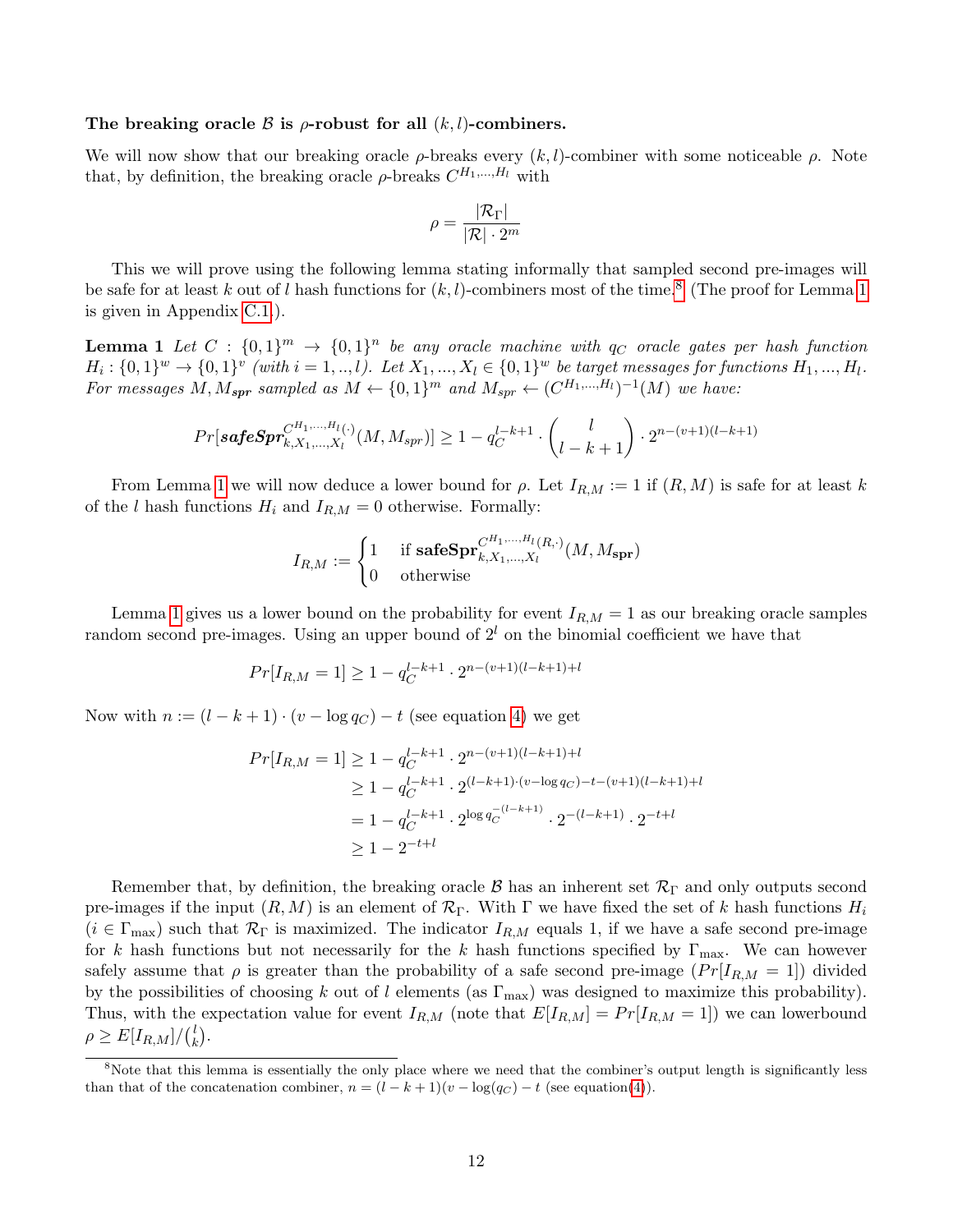Setting  $\tilde{e} := 1 - E[I_{R,M}]$  and applying the reverse Markov inequality, we have that:

$$
\Pr[E[I_{R,M}] < 1 - \gamma 2^{-t+l}] = \Pr[\tilde{e} \ge \gamma 2^{-t+l}]
$$
\n
$$
\le \frac{1 - E[I_{R,M}]}{1 - 1 + \gamma 2^{-t+l}}
$$
\n
$$
\le \frac{1 - 1 + 2^{-t+l}}{1 - 1 + \gamma 2^{-t+l}} =
$$

Setting  $\gamma := 4$  yields:  $Pr[E[I_{R,M}] < 1 - 2^{-t+l+2}] \le \frac{1}{4}$  $\frac{1}{4}$ . Using the estimate  $\rho \geq E[I_{R,M}]/\binom{l}{k}$  $\binom{l}{k}$  we thus have:

$$
Pr\left[\rho < (1 - 2^{-t + l + 2}) / {l \choose k} \right] \leq Pr\left[E[I_{R,M}] / {l \choose k} < (1 - 2^{-t + l + 2}) / {l \choose k} \right] \leq \frac{1}{4} \tag{7}
$$

We proved that with probability of at least 0.75, our breaking oracle  $\rho$ -breaks a  $(k, l)$ -combiner with  $\rho = (1 - 2^{-t+l+2})/(l_k)$  $\binom{l}{k}$ .

#### 3.5  $\beta$  does not help P

We will now present the lemma that allows us to prove Proposition [1.](#page-8-0) Informally this lemma states that if the range of the combiner is as in the proposition and the reduction  $P^{B,H_1,...,H_l}$  finds second pre-images with some probability then we can use this to compress the combined function table of hash functions  $H_1, ..., H_l$  below  $l2^wv$  bits. This can then be used to prove Proposition [1](#page-8-0) as the  $H_i$   $(i = 1, ..., l)$  were chosen uniformly at random and therefore, by Proposition [2,](#page-9-0) cannot be compressed below  $l2^w v$  bits.

<span id="page-12-1"></span>**Lemma 2** Let  $(C, P)$  be as in Proposition [1](#page-8-0) with

$$
v > \log q_P^H + \log l + 2\tag{8}
$$

<span id="page-12-0"></span>1 γ

Also let for any set of target messages  $X_1, ..., X_l \in \{0, 1\}^w$ 

$$
Pr[\text{spr}_{l-k+1,X_1,\ldots,X_l}(P^{\mathcal{B}^{X_1,\ldots,X_l},H_1,\ldots,H_l}(X_1,\ldots,X_l))] \ge 0.5
$$
\n(9)

Then  $H_1, ..., H_l$  can be compressed below  $l2^w v$  bits.

Let us show how we can now prove our main proposition, Proposition [1:](#page-8-0)

Proof (of Proposition [1\)](#page-8-0). Let  $\Delta$  denote the event that  $\beta$   $\rho$ -breaks  $C^H$  with  $\rho \geq (1-2^{-t+3})/{\binom{l}{k}}$  $\binom{l}{k}$  (note that  $Pr[\Delta] \ge 0.75$ ). With equation [\(7\)](#page-12-0) and the bound on P from the definition of robust second-pre-image combiners (see Proposition [1](#page-8-0) and the discussion following Definition [6\)](#page-6-3), we can derive the following bound for any collection  $X<sup>l</sup>$  of input messages:

$$
\forall X^{l} \in \{0,1\}^{w} \times ... \times \{0,1\}^{w}
$$
  
\n
$$
Pr[\text{spr}_{l-k+1,X^{l}}(P^{\mathcal{B},H_{1},...,H_{l}}(X^{l}))] = Pr[\Delta] \cdot Pr[\text{spr}_{l-k+1,X^{l}}(P^{\mathcal{B},H_{1},...,H_{l}}(X^{l}))|\Delta]
$$
  
\n
$$
\geq \frac{3}{4} \cdot \frac{2}{3} = 0.5
$$

Assume the  $H_1, ..., H_l$  are uniformly random, then by Lemma [2](#page-12-1) the combined function table for  $H_1, ..., H_l$  can be compressed below  $l2^w v$  bits. This contradicts Proposition [2](#page-9-0) and hence equation [\(23\)](#page-24-0) must be wrong. Thus:

$$
v \leq \log q_P^H + 2 + \log l
$$

which concludes the proof.  $\Box$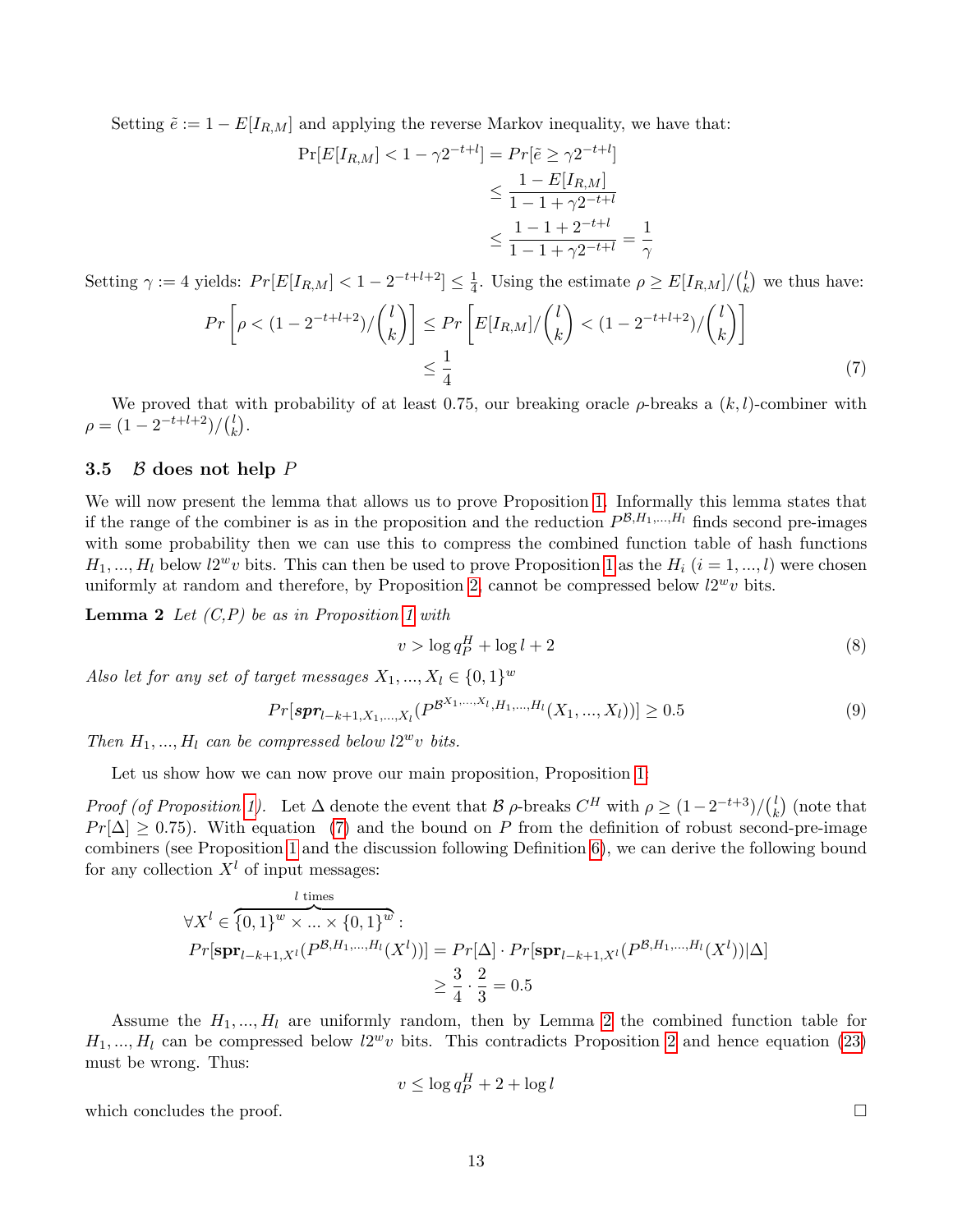# <span id="page-13-0"></span>Compressing  $H_1, ..., H_l$  with Second Pre-Images by  $P^{\mathcal{B},H_1,...,H_l}$

We will here only present a proof sketch for Lemma [2](#page-12-1) (the full proof is given in Appendix [C.2\)](#page-24-1).

Let us first take a closer look at the second pre-images sampled by the breaking oracle. By definition  $\mathcal{B}(R,M)$  will only output a (pseudo) second pre-image if it is a safe one. Let's assume that  $P^{\mathcal{B},H_1,...,H_l}$ was given the target messages  $X_1, ..., X_l$  and that the breaking oracle  $\mathcal{B}^{X_1,...,X_l}$  was initialized with exactly these. For now think of P as being a fair player who honestly is telling  $\beta$  its target values (we will later see why this can be assumed).

The breaking oracle  $\mathcal{B}^{X_1,\dots,X_l}$  now only outputs safe second pre-images that are safe for k of the l hash functions. For the reduction  $P^{\mathcal{B}^{X^l},H^l}$  (for notational simplicity we write  $P^{\mathcal{B}^{X^l},H^l}$  instead of  $P^{B^{X_1,\ldots,X_l},H_1,\ldots,H_l}$  to be successful it has for its input  $(X_1,\ldots,X_l)$  to find second pre-images for  $l-k+1$ of the l hash functions where  $X_i$  is the first part of the collision for hash function  $H_i$   $(i = 1, ..., l)$ . This, however, directly implies that if  $P^{B^{X^l}, H^l}(X_1, ..., X_l)$  succeeds and outputs  $l - k + 1$  second-pre-images then at least for one of the  $l - k + 1$  hash functions the second pre-image was not generated by the breaking oracle directly.

Let s denote the index of the hash function  $H_s$  ( $s \in \{1, ..., l\}$ ) for which the second pre-image output by  $P^{\mathcal{B}^{X^l}, H^l}$  was not trivially created via the breaking oracle  $\mathcal{B}^{X^l}$ . Let  $X^s_{\text{spr}}$  be the second pre-image for hash function  $H_s$  for message  $X_s$ , i.e.,  $H_s(X_s) = H_s(X_{\text{spr}})$  and  $X_s \neq X_{\text{spr}}$ . What we now know is that the oracle query  $H_s(X_{\text{spr}}^s)$  which resulted in this second pre-image is made by P directly and not by the breaking oracle  $\mathcal{B}^{X^l}$ . Hence,  $X^s_{\text{spr}}$  is not present in any of the queries to  $H_s$  resulting from calls to the the breaking oracle. Let us by

$$
\text{qry}_{\mathcal{B}^{\mathcal{X}^l}(R,M)}^{\mathcal{H}_i} = \text{qry}^{\mathcal{H}_i}(C^{\mathcal{H}^l}(R,M)) \cup \text{qry}^{\mathcal{H}_i}(C^{\mathcal{H}^l}(R,M_{spr}^{\mathcal{B}}))
$$
\n
$$
\tag{10}
$$

denote all the queries to hash function  $H_i$  that occur in the evaluation of a  $\mathcal{B}^{X^l}$  query on input  $(R, M)$ , i.e. the queries resulting from evaluating the combiner  $C^{H}(\cdot)$  with input  $(R, M)$  (the request to the breaking oracle) and  $(R, M_{spr}^B)$  (the oracle's answer). Then we can rephrase the above statement about the second pre-image  $X_{\text{spr}}^s$  found by  $P^{\mathcal{B}^{X^l},H^l}$  for hash function  $H_s$ :

$$
X_{\text{spr}}^{s} \notin \text{qry}_{\mathcal{B}^{X^{l}}(M_{B})}^{H_{s}} \quad \forall \ M_{B} \in \text{qry}^{\mathcal{B}}(P^{\mathcal{B}^{X^{l}}, H^{l}}(M))
$$
\n
$$
(11)
$$

This could again be rephrased as:  $P^{B^{X^l}, H^l}(M_1, ..., M_l)$  cannot find trivial second-pre-images for all  $l-k+1$ hash functions;  $P^{\mathcal{B}^{X^l}, H^l}$  cannot simply let  $\mathcal{B}^{X^l}$  do all the work.

Now how does this help in compressing the function table of  $H_1, \ldots, H_l$ ? The idea is to design a compression algorithm com together with a corresponding decompression algorithm dec. Both algorithms com and dec share a common, combined target message  $X_{\tau} = (X_1, ..., X_l)$  with  $(X_i \in \{0, 1\}^w$  for  $i =$ 1,..., l). The algorithms make use of the security reduction P and provide P with the input  $X_{\tau}$  and the oracles that P expects: a breaking oracle B and hash functions  $H_1, \ldots, H_l$ .

If P succeeds in generating a second-preimage  $X_{spr}$ , the compression algorithm com reduces the combined function table of  $H_1, \ldots, H_l$  by  $X_{\tau}$ . It further removes all the calls from P and B to any of the hash functions  $H_i$  (note that as com provided P and B with the hash functions it can easily track all those queries). The compression algorithm com then prepends the reduced function table with the hash values that P and B request during the execution of P. The new function table now contains one hash value less (the one from the second pre-image for one of the target messages in  $X<sub>\tau</sub>$ ) than the original function table and we have thus compressed the function table by  $v$  bits. For decompression we can simply again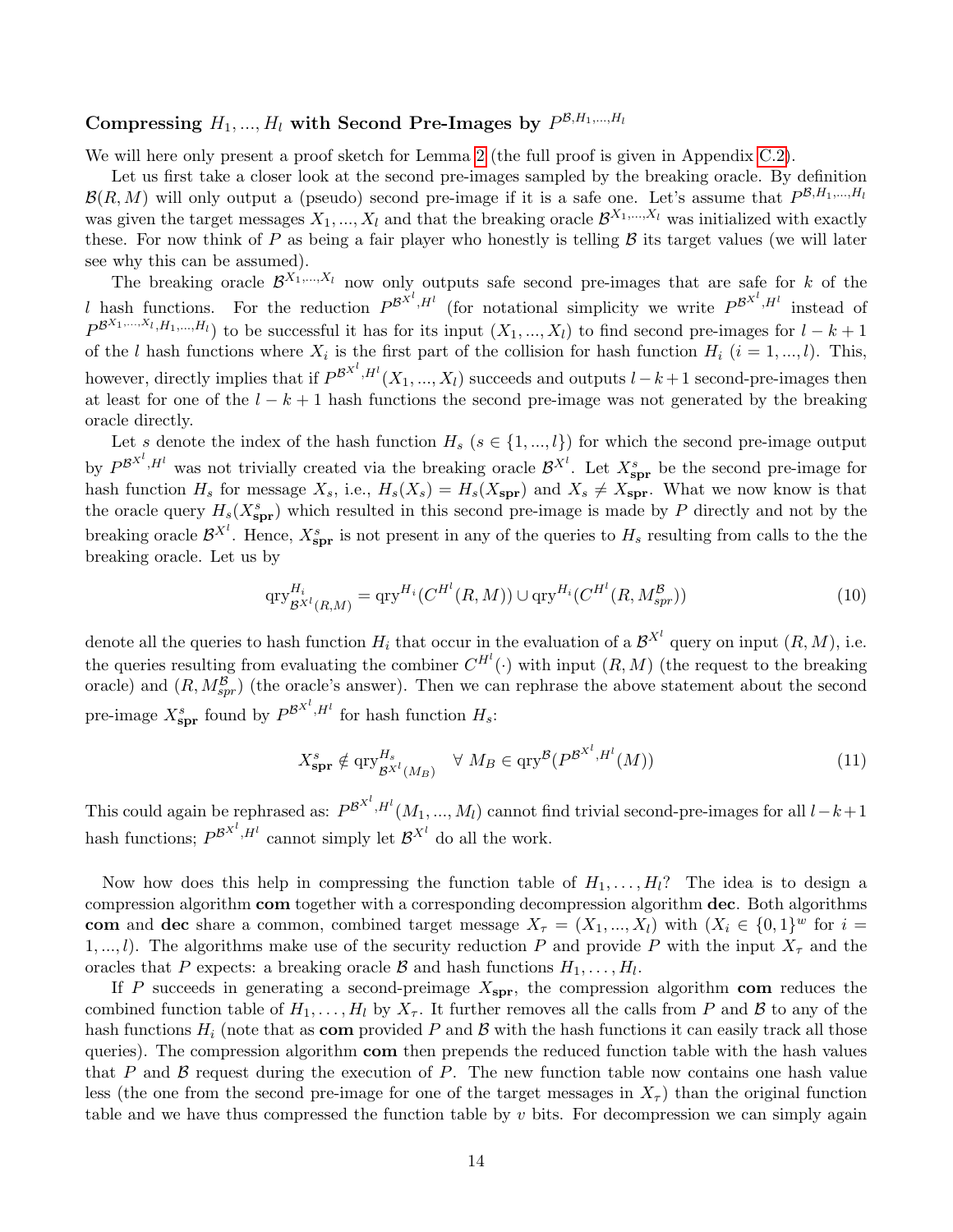<span id="page-14-4"></span>simulate  $P$  (with the same random coins) and if we can identify the query with the second pre-image we can reconstruct the function table.

The difficulty will be to identify the call  $X_{\text{spr}}^s$  from P to hash function  $H^s$  which yields the second pre-image as it may not be  $P$ 's last call. As we have said, com and dec can track which query goes to which hash function. Thus if we store the index of the call to  $H_s$  which yielded the second pre-image relative to the number of calls made by  $P$  (we know that this is bound by  $q_P$ , compare Definition [7\)](#page-6-4).

Finally we have to make sure that the breaking oracle  $\beta$  given to P is initialized with the correct messages  $(X_1, \ldots, X_l) = X_{\tau}$ . Again, as **com** and **dec** provide the breaking oracle to P they can simply initialize the breaking oracle before "handing it over".  $\diamond$ 

With this we have completed the proof of Theorem [2](#page-7-0) for the case of second pre-images. See Appendix [D](#page-26-0) for a description of the changes needed for target collision resistance and pre-image resistance.

# 4 Conclusion and Outlook

We have given a strong indication that combiners with short output robust for second pre-image resistance, target collision resistance or pre-image resistance do not exist. By this, we have extended Pietrzak's Theorem where he gave the result for the case of plain collision resistance [\[17\]](#page-15-4). Note that our work, as well as Pietrzak's only applies to fully black-box reductions in the terminology of Reingold et al. [\[18\]](#page-16-8). One possibility of bypassing such an impossibility result, is to consider white-box access to the hash functions (resp. the breaking oracle). A different approach would be to consider combiners only for a specific class of hash functions (e.g., efficiently implementable functions) instead of combiners that need to be robust for any choice of functions. Ideally, this class of hash functions should contain functions used in practice, such as the SHA familiy.

## Acknowledgments

I thank the anonymous reviewers for valuable comments. I would like to especially thank Christina Brzuska and Marc Fischlin for insightful discussions. This work was supported by CASED (www.cased.de).

## References

- <span id="page-14-1"></span>[1] Aoki, K., Sasaki, Y.: Meet-in-the-middle preimage attacks against reduced SHA-0 and SHA-1. In: Halevi, S. (ed.) Advances in Cryptology – CRYPTO 2009. Lecture Notes in Computer Science, vol. 5677, pp. 70–89. Springer, Berlin, Germany, Santa Barbara, CA, USA (Aug 16–20, 2009) (Cited on page [2.](#page-1-1))
- <span id="page-14-2"></span>[2] Aumasson, J.P., Henzen, L., Meier, W., Phan, R.C.W.: SHA-3 proposal BLAKE. Submission to NIST (Round 3) (2010), <http://131002.net/blake/blake.pdf> (Cited on page [2.](#page-1-1))
- <span id="page-14-3"></span>[3] Bertoni, G., Daemen, J., Peeters, M., Assche, G.V.: The keccak SHA-3 submission. Submission to NIST (Round 3) (2011), <http://keccak.noekeon.org/Keccak-submission-3.pdf> (Cited on page [2.](#page-1-1))
- <span id="page-14-0"></span>[4] Boneh, D., Boyen, X.: On the impossibility of efficiently combining collision resistant hash functions. In: Dwork, C. (ed.) Advances in Cryptology – CRYPTO 2006. Lecture Notes in Computer Science, vol. 4117, pp. 570–583. Springer, Berlin, Germany, Santa Barbara, CA, USA (Aug 20–24, 2006) (Cited on pages [1,](#page-0-0) [2,](#page-1-1) and [3.](#page-2-2))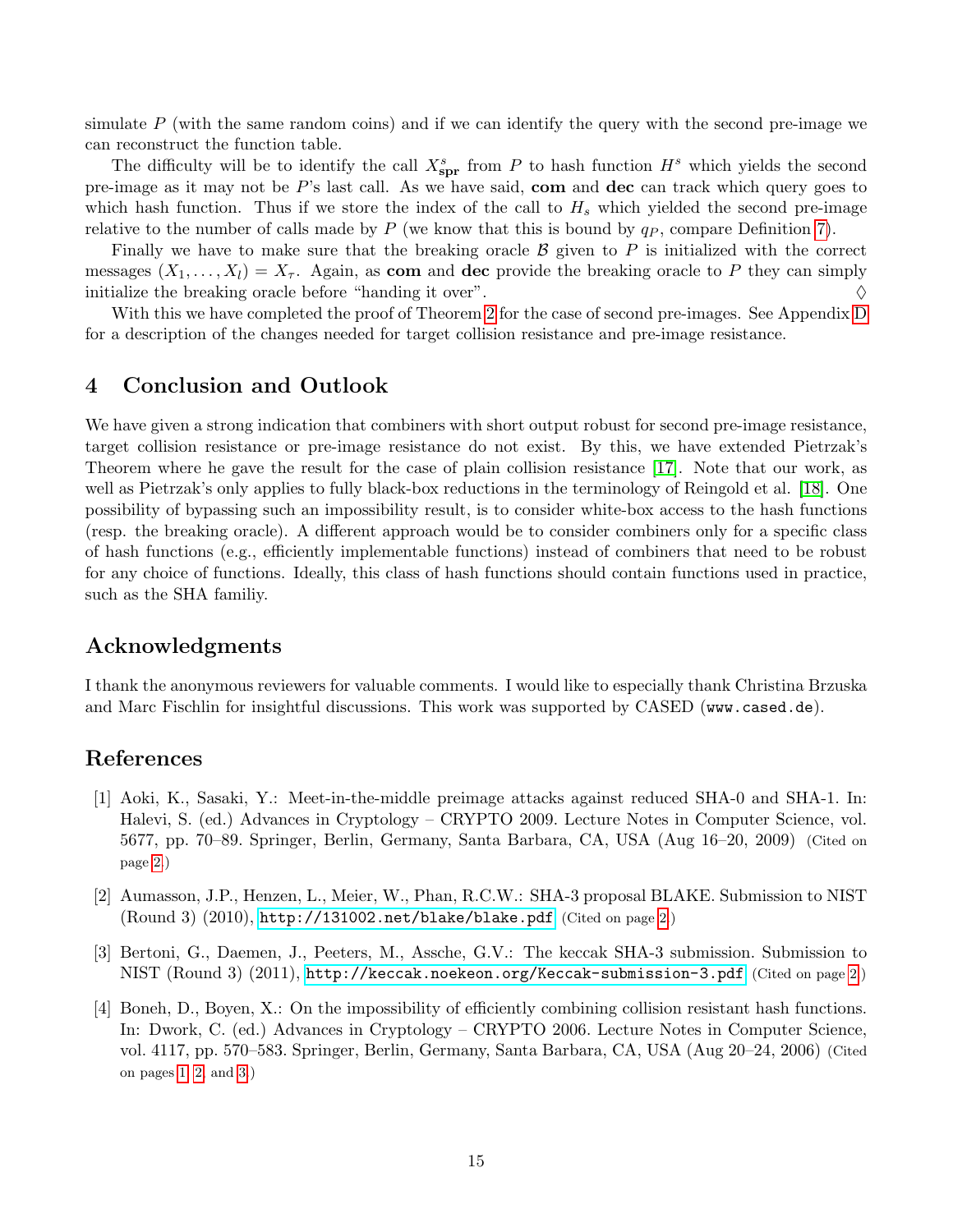- <span id="page-15-2"></span>[5] Canetti, R., Rivest, R.L., Sudan, M., Trevisan, L., Vadhan, S.P., Wee, H.: Amplifying collision resistance: A complexity-theoretic treatment. In: Menezes, A. (ed.) Advances in Cryptology – CRYPTO 2007. Lecture Notes in Computer Science, vol. 4622, pp. 264–283. Springer, Berlin, Ger-many, Santa Barbara, CA, USA (Aug 19–23, 2007) (Cited on pages [1,](#page-0-0) [2,](#page-1-1) and [3.](#page-2-2))
- <span id="page-15-7"></span>[6] Cannière, C.D., Rechberger, C.: Preimages for reduced SHA-0 and SHA-1. In: Wagner, D. (ed.) Advances in Cryptology – CRYPTO 2008. Lecture Notes in Computer Science, vol. 5157, pp. 179– 202. Springer, Berlin, Germany, Santa Barbara, CA, USA (Aug 17–21, 2008) (Cited on page [2.](#page-1-1))
- <span id="page-15-6"></span>[7] De Cannière, C., Rechberger, C.: Finding SHA-1 characteristics: General results and applications. In: Lai, X., Chen, K. (eds.) Advances in Cryptology – ASIACRYPT 2006. Lecture Notes in Computer Science, vol. 4284, pp. 1–20. Springer, Berlin, Germany, Shanghai, China (Dec 3–7, 2006) (Cited on page [2.](#page-1-1))
- <span id="page-15-1"></span>[8] Dierks, T., Rescorla, E.: The Transport Layer Security (TLS) Protocol Version 1.2. RFC 5246 (Proposed Standard) (Aug 2008), <http://www.ietf.org/rfc/rfc5246.txt>, updated by RFCs 5746, 5878, 6176 (Cited on page [1.](#page-0-0))
- <span id="page-15-10"></span>[9] Ferguson, N., Lucks, S., Schneier, B., Whiting, D., Bellare, M., Kohno, T., Callas, J., Walker, J.: The skein hash function family. Submission to NIST (Round 3) (2010), [http://www.skein-hash.info/](http://www.skein-hash.info/sites/default/files/skein1.3.pdf) [sites/default/files/skein1.3.pdf](http://www.skein-hash.info/sites/default/files/skein1.3.pdf) (Cited on page [2.](#page-1-1))
- <span id="page-15-0"></span>[10] Freier, A., Karlton, P., Kocher, P.: The Secure Sockets Layer (SSL) Protocol Version 3.0. RFC 6101 (Historic) (Aug 2011), <http://www.ietf.org/rfc/rfc6101.txt> (Cited on page [1.](#page-0-0))
- <span id="page-15-9"></span>[11] Gauravaram, P., Knudsen, L.R., Matusiewicz, K., Mendel, F., Rechberger, C., Schlffer, M., Thomsen, S.S.: Grstl – a SHA-3 candidate. Submission to NIST (Round 3) (2011), [http://www.groestl.info/](http://www.groestl.info/Groestl.pdf) [Groestl.pdf](http://www.groestl.info/Groestl.pdf) (Cited on page [2.](#page-1-1))
- <span id="page-15-12"></span>[12] Naor, M., Yung, M.: Universal one-way hash functions and their cryptographic applications. In: 21st Annual ACM Symposium on Theory of Computing. pp. 33–43. ACM Press, Seattle, Washington, USA (May 15–17, 1989) (Cited on page [5.](#page-4-1))
- <span id="page-15-5"></span>[13] NIST: FIPS PUB 180-3 Secure Hash Standard (SHS), [http://csrc.nist.gov/publications/fips/](http://csrc.nist.gov/publications/fips/fips180-3/fips180-3_final.pdf) [fips180-3/fips180-3\\_final.pdf](http://csrc.nist.gov/publications/fips/fips180-3/fips180-3_final.pdf) (Cited on page [2.](#page-1-1))
- <span id="page-15-8"></span>[14] NIST: NIST SHA-3 Competition, <http://csrc.nist.gov/groups/ST/hash/sha-3/index.html> (Cited on page [2.](#page-1-1))
- <span id="page-15-11"></span>[15] Pietrzak, K.: Compression from collisions, or why CRHF combiners have a long output (full version) (Cited on pages [3](#page-2-2) and [9.](#page-8-2))
- <span id="page-15-3"></span>[16] Pietrzak, K.: Non-trivial black-box combiners for collision-resistant hash-functions don't exist. In: Naor, M. (ed.) Advances in Cryptology – EUROCRYPT 2007. Lecture Notes in Computer Science, vol. 4515, pp. 23–33. Springer, Berlin, Germany, Barcelona, Spain (May 20–24, 2007) (Cited on pages [1](#page-0-0) and [2.](#page-1-1))
- <span id="page-15-4"></span>[17] Pietrzak, K.: Compression from collisions, or why CRHF combiners have a long output. In: Wagner, D. (ed.) Advances in Cryptology – CRYPTO 2008. Lecture Notes in Computer Science, vol. 5157, pp. 413–432. Springer, Berlin, Germany, Santa Barbara, CA, USA (Aug 17–21, 2008) (Cited on pages [1,](#page-0-0) [2,](#page-1-1) [3,](#page-2-2) [4,](#page-3-1) [6,](#page-5-0) [7,](#page-6-5) [9,](#page-8-2) [15,](#page-14-4) [18,](#page-17-1) and [21.](#page-20-3))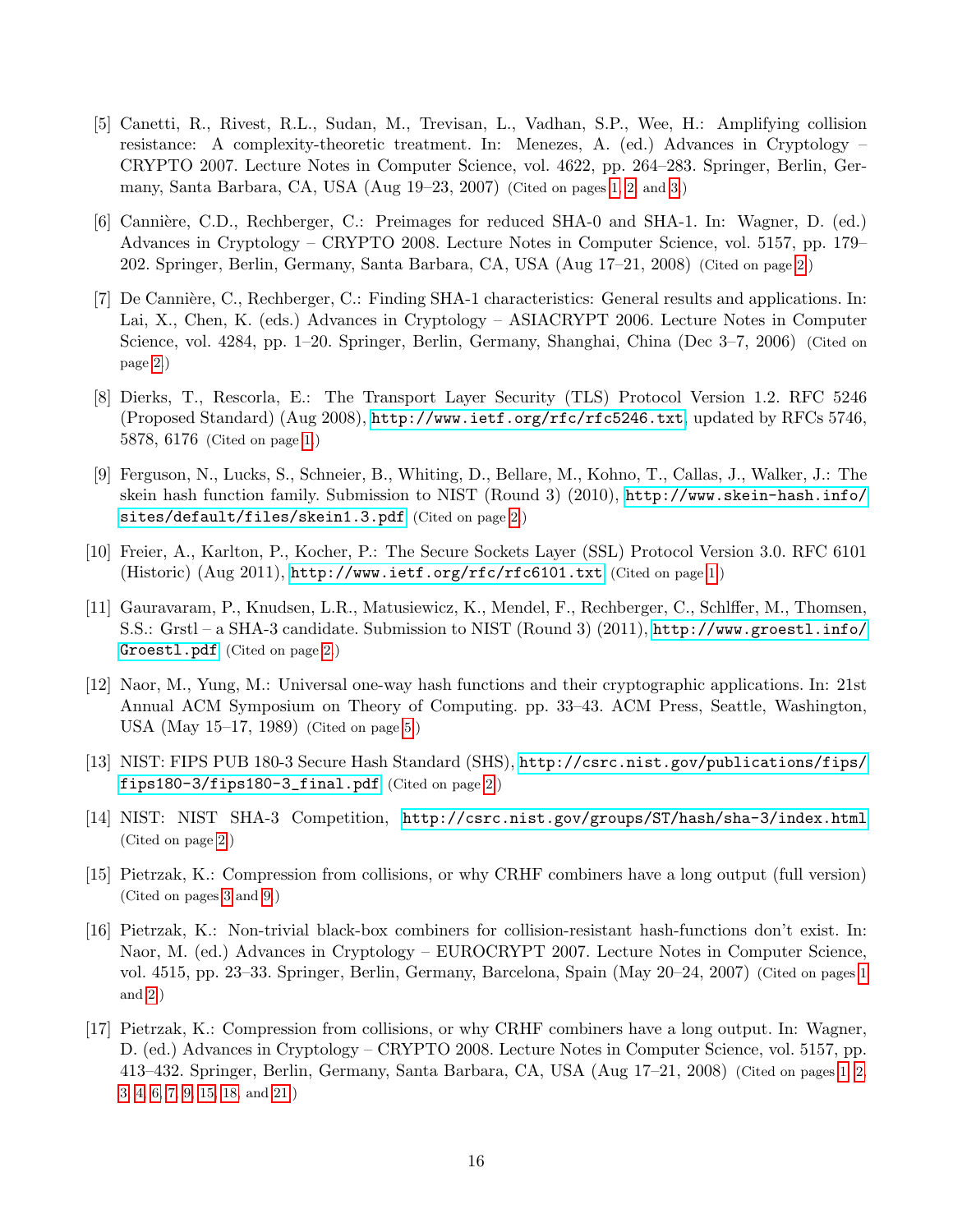- <span id="page-16-8"></span>[18] Reingold, O., Trevisan, L., Vadhan, S.P.: Notions of reducibility between cryptographic primitives. In: Naor, M. (ed.) TCC 2004: 1st Theory of Cryptography Conference. Lecture Notes in Computer Science, vol. 2951, pp. 1–20. Springer, Berlin, Germany, Cambridge, MA, USA (Feb 19–21, 2004) (Cited on page [15.](#page-14-4))
- <span id="page-16-7"></span>[19] Rjaško, M.: On existence of robust combiners for cryptographic hash functions. In: ITAT. pp. 71–76 (2009) (Cited on pages [4](#page-3-1) and [18.](#page-17-1))
- <span id="page-16-0"></span>[20] Rogaway, P., Shrimpton, T.: Cryptographic hash-function basics: Definitions, implications, and separations for preimage resistance, second-preimage resistance, and collision resistance. In: Roy, B.K., Meier, W. (eds.) Fast Software Encryption – FSE 2004. Lecture Notes in Computer Science, vol. 3017, pp. 371–388. Springer, Berlin, Germany, New Delhi, India (Feb 5–7, 2004) (Cited on pages [1](#page-0-0) and [5.](#page-4-1))
- <span id="page-16-3"></span>[21] Sasaki, Y., Aoki, K.: Finding preimages in full MD5 faster than exhaustive search. In: Joux, A. (ed.) Advances in Cryptology – EUROCRYPT 2009. Lecture Notes in Computer Science, vol. 5479, pp. 134–152. Springer, Berlin, Germany, Cologne, Germany (Apr 26–30, 2009) (Cited on page [2.](#page-1-1))
- <span id="page-16-6"></span>[22] Shannon, C., Petigara, N., Seshasai, S.: A mathematical theory of. Communication, Bell System Technical Journal 27, 379–423 (1948) (Cited on pages [3](#page-2-2) and [10.](#page-9-2))
- <span id="page-16-2"></span>[23] Stevens, M., Sotirov, A., Appelbaum, J., Lenstra, A.K., Molnar, D., Osvik, D.A., de Weger, B.: Short chosen-prefix collisions for MD5 and the creation of a rogue CA certificate. In: Halevi, S. (ed.) Advances in Cryptology – CRYPTO 2009. Lecture Notes in Computer Science, vol. 5677, pp. 55–69. Springer, Berlin, Germany, Santa Barbara, CA, USA (Aug 16–20, 2009) (Cited on page [2.](#page-1-1))
- <span id="page-16-4"></span>[24] Wang, X., Yin, Y.L., Yu, H.: Finding collisions in the full SHA-1. In: Shoup, V. (ed.) Advances in Cryptology – CRYPTO 2005. Lecture Notes in Computer Science, vol. 3621, pp. 17–36. Springer, Berlin, Germany, Santa Barbara, CA, USA (Aug 14–18, 2005) (Cited on page [2.](#page-1-1))
- <span id="page-16-1"></span>[25] Wang, X., Yu, H.: How to break MD5 and other hash functions. In: Cramer, R. (ed.) Advances in Cryptology – EUROCRYPT 2005. Lecture Notes in Computer Science, vol. 3494, pp. 19–35. Springer, Berlin, Germany, Aarhus, Denmark (May 22–26, 2005) (Cited on page [2.](#page-1-1))
- <span id="page-16-5"></span>[26] Wu, H.: The hash function JH. Submission to NIST (round 3) (2011), [http://www3.ntu.edu.sg/](http://www3.ntu.edu.sg/home/wuhj/research/jh/jh_round3.pdf) [home/wuhj/research/jh/jh\\_round3.pdf](http://www3.ntu.edu.sg/home/wuhj/research/jh/jh_round3.pdf) (Cited on page [2.](#page-1-1))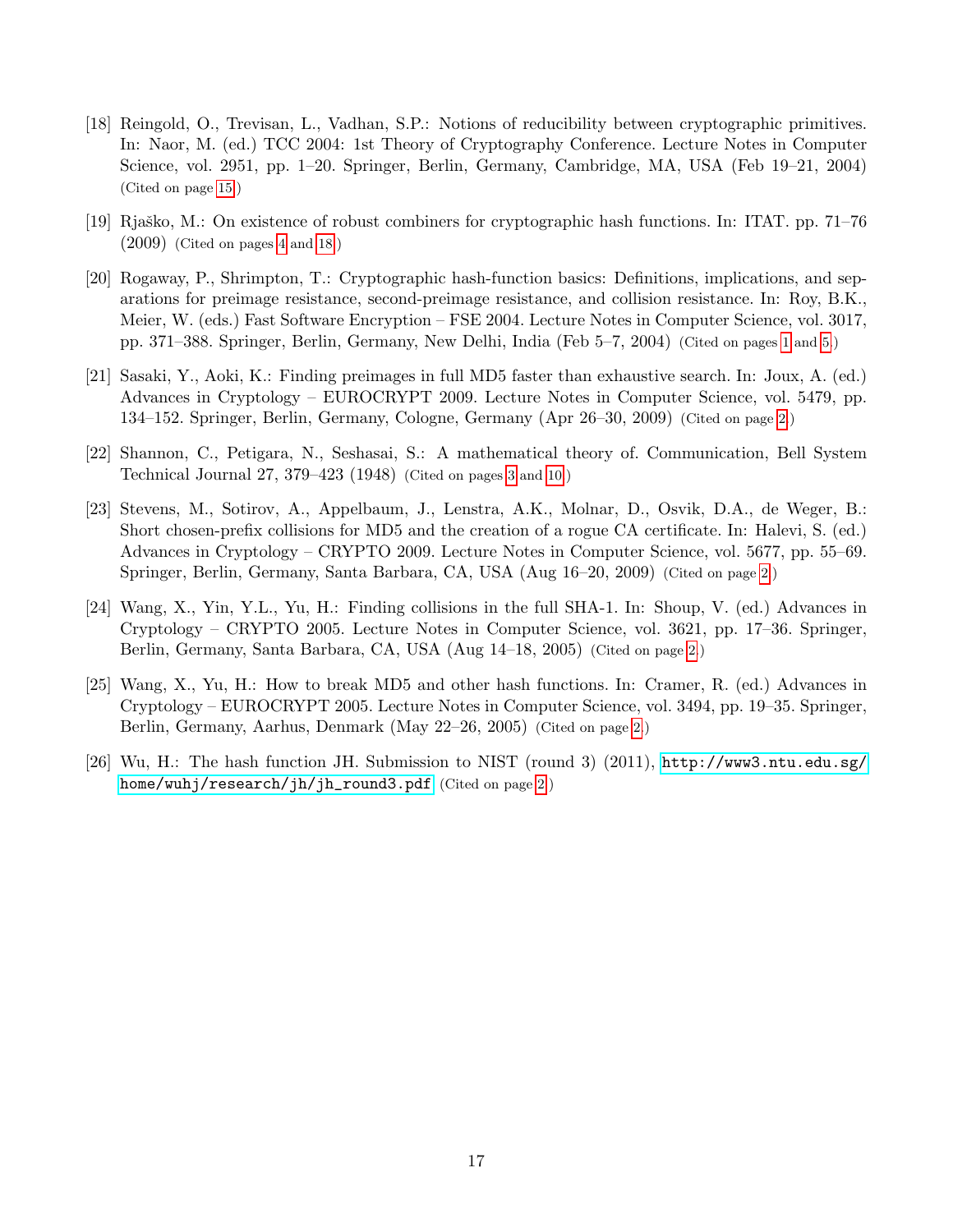# <span id="page-17-1"></span><span id="page-17-0"></span>A Proving a Specialized Case

In this section we prove that a certain class of combiners have to have long output if they are robust for second pre-image resistance, target collision resistance or pre-image resistance. This result (which has also been studied in [\[19\]](#page-16-7)) is a special case of Theorem [2](#page-7-0) but allows for a much simpler proof, which will allow us to introduce some of the notation presented in Section [2.](#page-3-2) What is different from the general case is that we want the security reduction  $P$  to generate a second pre-image (target collision or pre-image, resp.) given only a single second pre-image (target collision or pre-image, resp.) for the combiner. We model this, by allowing  $P$  to make only a single call to the breaking oracle. We will present this for the  $(1, 2)$ -deterministic-combiner case which is the form of combiner that is usually used in practice. As the proofs are almost identical for second pre-image resistance and target collision resistance we will present the sections that differ side by side (second pre-image resistance on the left and target collision resistance on the right). We omit the prove for pre-image resistance as it is (almost) identical to the one for second pre-image resistance: simply exchange target messages for target images. We closely follow the reasoning for the collision resistance case (see Proposition 1 in [\[17\]](#page-15-4)).

<span id="page-17-4"></span>**Proposition 3** For some  $n, m, v, w \in \mathbb{N}$  with  $m > n$ , assume that  $(C, P)$  with  $C : \{0, 1\}^m \to \{0, 1\}^n$  is a robust  $(1, 2)$ -black-box-combiner for SPR, TCR or OW, for hash functions of the form  $\{0, 1\}^w \to \{0, 1\}^v$ , with the additional constraint, that  $P$  is querying the breaking oracle only once.

Let  $\epsilon$  denote the success probability of P, i.e., for target messages  $X_1, X_2 \leftarrow \{0,1\}^w$  and a breaking oracle B which on input  $M \in \{0,1\}^m$  outputs a second preimage M' such that  $(M, M')$  collide under  $C^{H_1, H_2}$ :

$$
Pr[\pmb{spr}_{X_1,X_2}^{H_1,H_2}(P^{\mathcal{B},H_1,H_2}(X_1,X_2))] \ge \epsilon
$$

Let  $\epsilon$  denote the success probability of P, i.e., for a breaking oracle B that breaks the two round TCR protocol for  $C^{H_1,...,H_l}$  (i.e.,  $\mathcal B$  on input some randomness outputs a target message and after getting access to  $C^{H_1,...,H_l}$  outputs a second message which is different from the target message but shares the same hash value):

<span id="page-17-3"></span><span id="page-17-2"></span>
$$
Pr[ter^{H_1, H_2}(P^{\mathcal{B},H_1, H_2})] \ge \epsilon
$$

Then the output length  $n$  of the combiner  $C$  satisfies:

$$
n \ge 2v - 2\log q_P + \log \epsilon - 1\tag{12}
$$

The idea in the upcoming proof is to choose two hash functions randomly from the space of all functions and then to derive two bounds on the probability that an adversary can find second pre-images (target collision or pre-images, resp.): an upper bound using the union bound and a lower bound using the reduction P guaranteed by robust combiners. By then combining the two bounds we can derive the bound on the combiner's output length given in equation [\(12\)](#page-17-2).

*Proof.* Let  $H_1, H_2 : \{0,1\}^w \to \{0,1\}^v$  be two functions chosen uniformly at random and independently from the space of all functions of the form  $\{0,1\}^w \to \{0,1\}^v$ . Let  $\mathcal{A}_1$  be an oPPTM that makes at most  $q_A$  calls to each of its oracles. As the hash functions are random functions we can examine the random experiment, that  $\mathcal{A}_1$  given a pre-image  $X \leftarrow \{0,1\}^w$  finds one (or possibly more) second pre-image(s) within its  $q_A$  oracle queries to  $H_1$  for hash function  $H_1$ . This experiment has a binomial distribution  $B(q_A, 2^{-v})$  and we can hence upper-bound  $\mathcal{A}_1$ 's success probability of finding a second-pre-image for  $H_1$ with:

$$
Pr[\mathbf{spr}^{H_1(X)}(\mathcal{A}_1^{H_1, H_2}(X))] = 1 - B(0|q_A, 2^{-v}) = 1 - (1 - 2^{-v})^{q_A} \le \frac{q_A}{2^v}
$$
\n(13)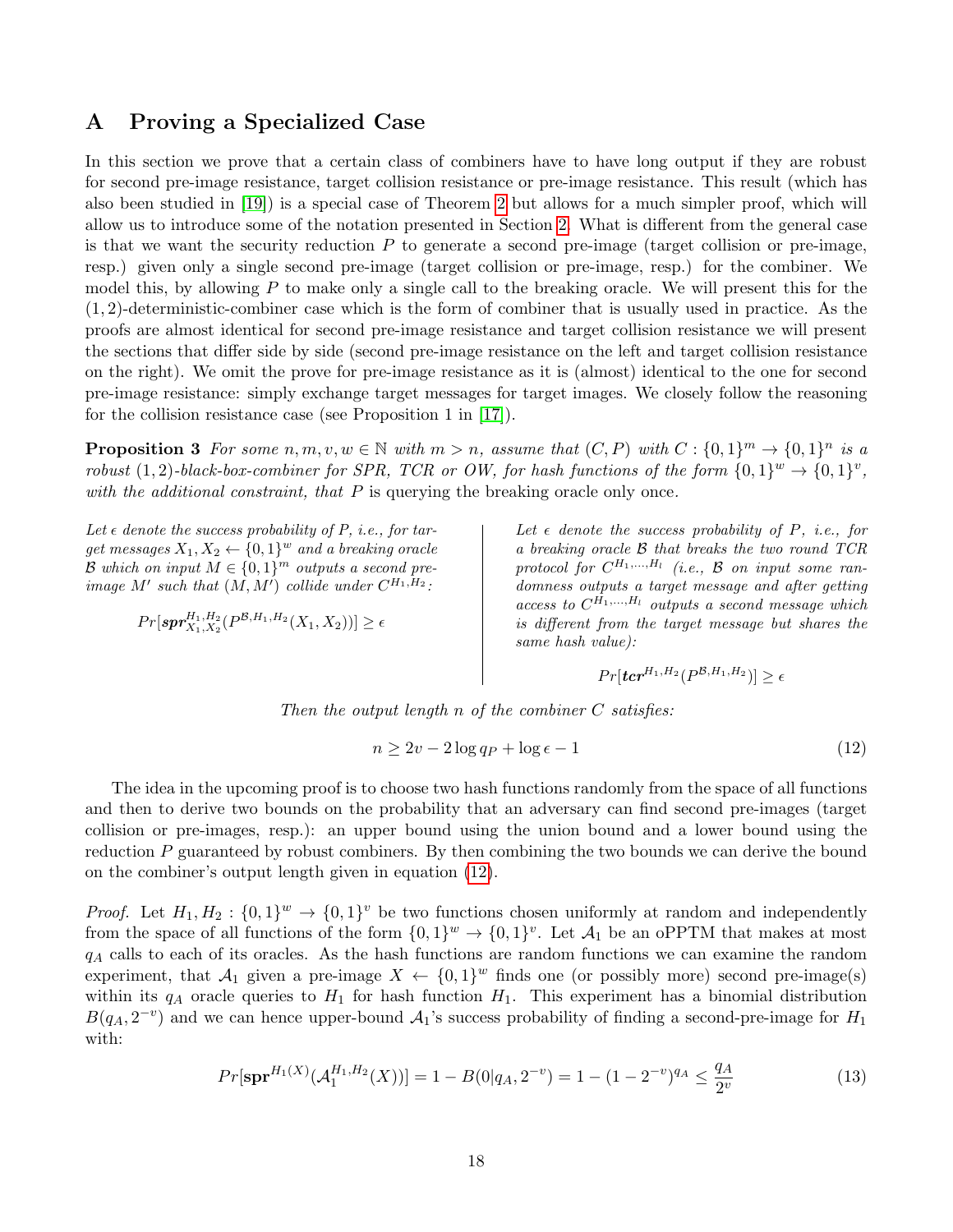As  $H_1$  and  $H_2$  were chosen independently, the probability that adversary  $A_1$  finds a second pre-image for target messages  $X_1$  and  $X_2$  for both its hash functions is simply the square of what we had in equation [\(13\)](#page-17-3):

<span id="page-18-2"></span>
$$
Pr[\mathbf{spr}_{X_1, X_2}^{H_1, H_2}(\mathcal{A}_1^{H_1, H_2}(X_1, X_2))] \le (\frac{q_A}{2^v})^2
$$
\n(14)

Note that the probability is the same if adversary  $\mathcal{A}_1$  was allowed to choose messages  $X_1, X_2$  before getting access to the hash functions (TCR case).

Let us now consider a robust combiner  $(C, P)$  as given in the proposition. We will compute a lower bound for the success probability of a second adversary  $A_2$ . Adversary  $A_2$  simply calls reduction P to do the work and tries to simulate the breaking oracle  $\beta$  that is expected by reduction:

Adversary  $A_2$  simply passes its input messages  $X_1$ and  $X_2$  to algorithm  $P^{\mathcal{B},H_1,H_2}$ . It relays P's queries to hash functions  $H_1$  and  $H_2$  to its oracles and answers P's single query  $M_b$  to the breaking oracle  $\beta$ with message  $M'_b \leftarrow \{0,1\}^*$  sampled uniformly at random.

Adversary  $A_2$  calls P. Before P can call the hash function oracles it has to commit to messages  $X_1$ and  $X_2$ . On receiving the messages  $A_2$  commits to them as well. Now  $P$  (and  $A_2$ ) may query the hash functions and  $A_2$  simply relays P's queries to its respective oracle. At some point (this may come before or after  $P$  committed to its messages)  $P$  makes its query to  $B$  and expects a commitment message.  $A_2$  answers that query with a random message  $M_b \leftarrow \{0,1\}^m$ . Now P expects B to come up with a target collision for  $M_b$  and  $A_2$  fulfills this by generating another random message  $M'_b$ .

Reduction P will output second pre-images (or target collisions, respectively) for  $H_1$  and  $H_2$  with probability  $\epsilon$  conditioned on the event that  $M'_b$  is a correct second pre-image (target collision) for  $M_b$  (i.e.,  $C^{H_1,H_2}(M_b) = C^{H_1,H_2}(M'_b)$  and  $M_b \neq M'_b$ . We can thus give a lower bound on  $\mathcal{A}_2$ 's success probability. To shorten the notation we define the event  $\Phi$  to hold if  $\mathcal{A}_2$  answers the oracle query to  $\mathcal B$  "correctly", i.e:

$$
\Phi \iff C^{H_1, H_2}(M_b) = C^{H_1, H_2}(M'_b) \land M_b \neq M'_b
$$

As  $Pr[M_b = M'_b] = 2^{-m}$  and  $Pr[C^{H_1, H_2}(M_b) = C^{H_1, H_2}(M'_b)] \ge 2^{-n}$  we can lowerbound the probability of event Φ by the probability of having a random collision minus the probability of sampling the same message (using  $m > n$  in the last step):<sup>[9](#page-18-0)</sup>

$$
Pr[\Phi] \ge 2^{-n} - 2^{-m} \ge 2^{-n-1}
$$

Hence, we can derive a lower bound on  $\mathcal{A}_2$ 's success probability as it is equal to that of  $P^{\mathcal{B}^*,H_1,H_2}$  where  $B^*$  represents the simulated breaking oracle.<sup>[10](#page-18-1)</sup>

$$
Pr[\mathbf{spr}^{H_1, H_2}_{X_1, X_2}(\mathcal{A}^{H_1, H_2}(X_1, X_2))] = Pr[\mathbf{spr}^{H_1, H_2}_{X_1, X_2}(P^{\mathcal{B}^*, H_1, H_2}(X_1, X_2))]
$$
  
\n
$$
= Pr[\mathbf{spr}^{H_1, H_2}_{X_1, X_2}(P^{\mathcal{B}^*, H_1, H_2}(X_1, X_2)) | \Phi] \cdot Pr[\Phi] + Pr[\mathbf{spr}^{H_1, H_2}_{X_1, X_2}(P^{\mathcal{B}^*, H_1, H_2}(X_1, X_2)) | \neg \Phi] \cdot Pr[\neg \Phi]
$$

Let  $\beta$  be a breaking oracle, succeeding in finding second pre-images with probability 1, then by dropping the second summand, and observing that

$$
Pr[\mathbf{spr}^{H_1,H_2}_{X_1,X_2}(P^{\mathcal{B}^*,H_1,H_2}(X_1,X_2))|\Phi] = Pr[\mathbf{spr}^{H_1,H_2}_{X_1,X_2}(P^{\mathcal{B},H_1,H_2}(X_1,X_2))]
$$

<span id="page-18-0"></span><sup>&</sup>lt;sup>9</sup>Note that for pre-image resistance the restriction of not sampling the "same" pre-image is not required, as there is no original pre-image. Hence we have that  $Pr[\Phi] \geq 2-n$ .

<span id="page-18-1"></span> $10$ We will prove the following steps for SPR. For TCR simply exchange the predicate.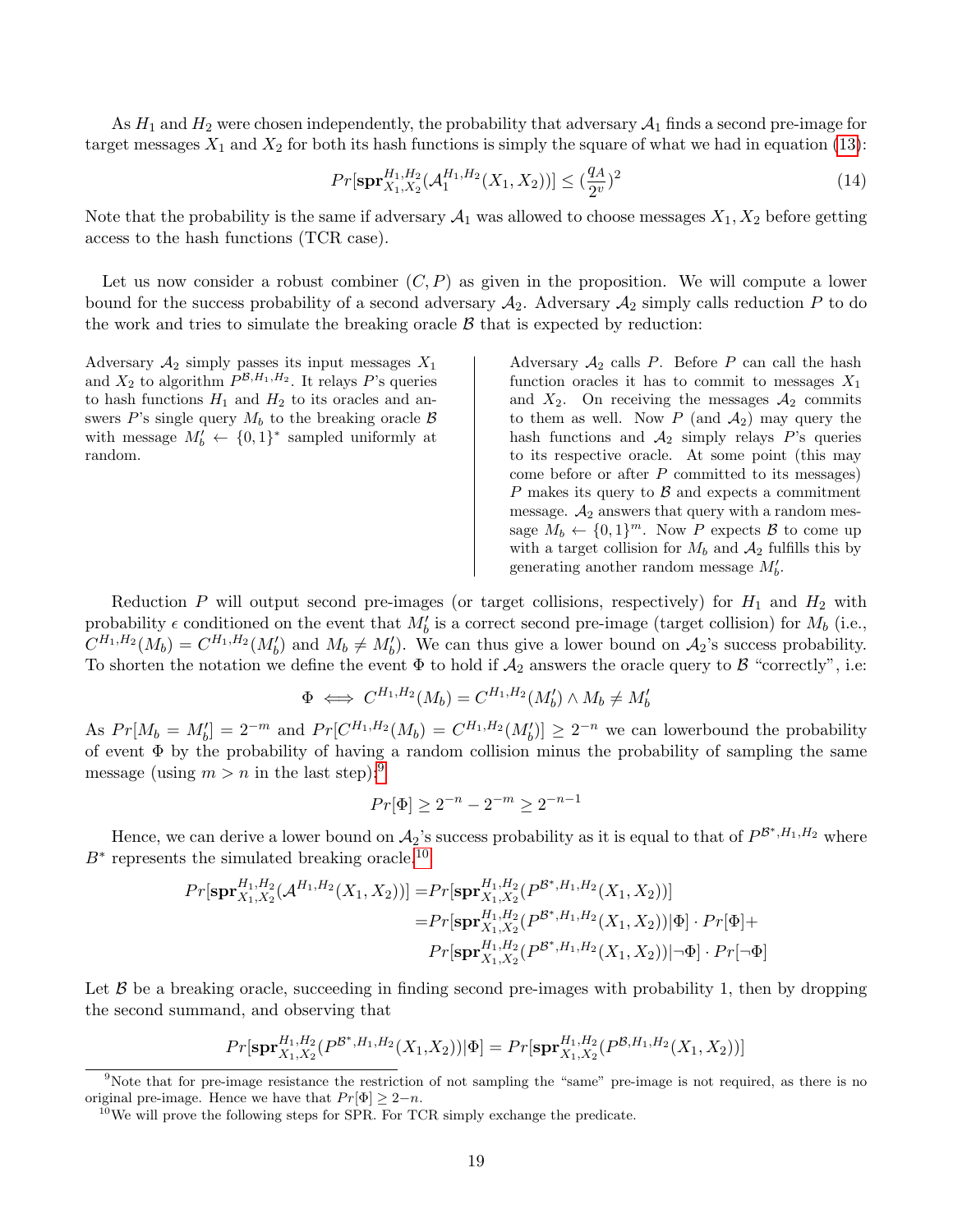(notice the changing breaking oracle:  $\beta$  instead of  $\beta^*$ ), we arrive at the following lower bound for  $\mathcal{A}_2$ 's success probability:

$$
Pr[\mathbf{spr}_{X_1, X_2}^{H_1, H_2}(\mathcal{A}^{H_1, H_2}(X_1, X_2))] \ge Pr[\mathbf{spr}_{X_1, X_2}^{H_1, H_2}(P^{\mathcal{B}, H_1, H_2}(X_1, X_2))] \cdot Pr[\Phi]
$$
  

$$
\ge \epsilon \cdot (2^{-n} - 2^{-m}) \ge \epsilon \cdot 2^{-n-1}
$$
 (15)

As this bound is valid for any choice of functions  $H_1$  and  $H_2$  it is also valid for uniformly random functions. We can thus combine the bounds computed for  $\mathcal{A}_1$  in equation [\(14\)](#page-18-2) and for  $\mathcal{A}_2$  in equation [\(15\)](#page-19-2) to arrive at an inequality:

$$
\epsilon \cdot 2^{-n-1} \le \Pr[\mathbf{spr}^{H_1, H_2}_{X_1, X_2}(\mathcal{A}^{H_1, H_2}(X_1, X_2))] \le (\frac{q_A}{2^v})^2
$$

Solving it for *n* yields (note that  $q_A = q_P$ ):

$$
n \ge 2v - 2\log(q_A) + \log(\epsilon) - 1
$$

<span id="page-19-2"></span> $\Box$ 

Note that, for the practically relevant case where reduction P is efficient and  $\epsilon$  not negligible, there exists an upper bound on  $\log q_P$  and a lower bound on  $\log \epsilon$  (with respect to v). Thus, the derived bound can be rewritten as  $n \geq 2v - \mathcal{O}(\log v)$  $n \geq 2v - \mathcal{O}(\log v)$  $n \geq 2v - \mathcal{O}(\log v)$  which matches the bound specified in equation [\(3\)](#page-7-3) for Theorem 2 for the case  $l = 2$  and  $k = 1$ .

# <span id="page-19-0"></span>B Additional Definitions for Collision Resistance, Target Collision Resistance and Pre-Image Resistance

In this section we give missing definitions from Sections [2](#page-3-2) and [3](#page-7-4) for the cases collision resistance, target collision resistance and pre-image resistance.

#### B.1 Predicate Noting Found Collisions, Target Collisions or Pre-Images

Here we present the corresponding definitions to Definition [5](#page-5-1) for collision resistance, target collision resistance, and pre-image resistance. We define predicates denoting that in the course of the execution of a certain experiment, a collision, a target collision or a pre-image was found.

<span id="page-19-1"></span>**Definition 10** The predicate  $col^{H_i}(A^{H_1,...,H_l})$  (with  $1 \leq i \leq l$ ) is defined for the random experiment  $\mathcal{A}^{H_1,...,H_l}$  and holds if A finds a collision for  $H_i$ ; that is, in the course of the computation of  $\mathcal{A}^{H_1,...,H_l}$  two oracle calls to  $H_i$  are made with messages  $(M, M')$  for which  $H_i(M) = H_i(M')$  and  $M \neq M'$ . Formally:

$$
\boldsymbol{col}^{H_i}(\mathcal{A}^{H_1,\ldots,H_l}) \iff \exists M,M' \in qry^{H_i}(\mathcal{A}^{H_1,\ldots,H_l}): M \neq M' \land H_i(M) = H_i(M')
$$

For  $\mathcal{H} \subseteq \{H_1, ..., H_l\}$  we define the predicate  $col^{\mathcal{H}}(\mathcal{A}^{H_1,...,H_l})$  to hold if collisions are found for all hash functions in H:

$$
\boldsymbol{col}^{\mathcal{H}}(\mathcal{A}^{H_1,...,H_l}) \iff \forall H \in \mathcal{H} : \boldsymbol{col}^H(\mathcal{A}^{H_1,...,H_l})
$$

and for  $1 \leq n \leq l$  we define the predicate  $col_n(\mathcal{A}^{H_1,...,H_l})$  to hold if a collision is found for n of the l hash oracles:

$$
\boldsymbol{col}_n(\mathcal{A}^{H_1,\dots,H_l}) \iff \exists \mathcal{H} \subseteq \{H_1,...,H_l\}, |\mathcal{H}| \geq n : \boldsymbol{col}^{\mathcal{H}}(\mathcal{A}^{H_1,...,H_l})
$$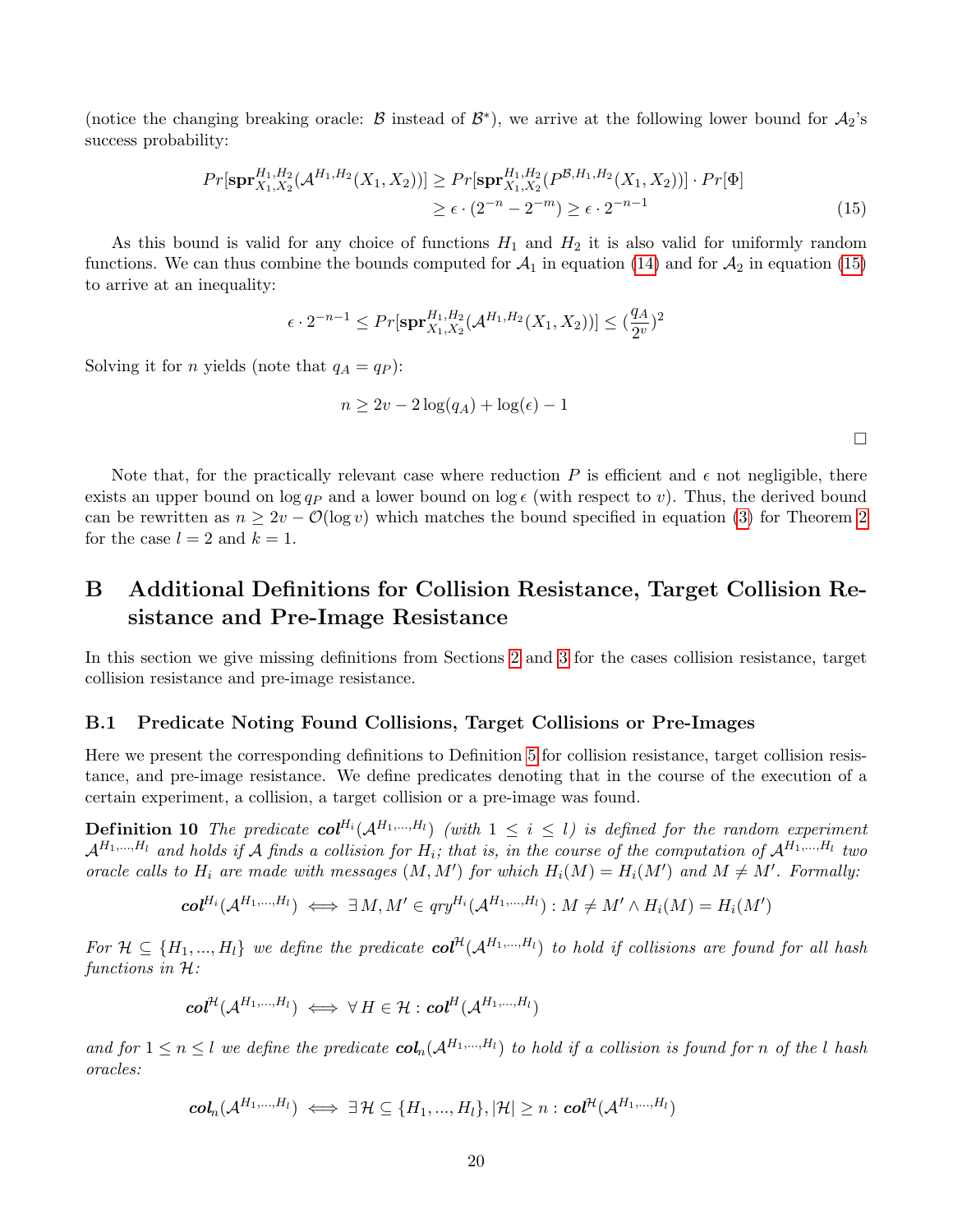<span id="page-20-3"></span>For target collision resistance we define the predicate family  $\mathbf{tr}(\mathcal{A}^{H_1,...,H_l})$  analogously to the one for second pre-image resistance in Definition [5.](#page-5-1) They hold if algorithm  $A$  breaks the two round TCR-protocol as defined in Definition [3](#page-4-2) for the specified hash functions.

**Definition 11** The predicate  $\mathbf{t} \mathbf{c} \mathbf{r}^{H_i} (\mathcal{A}^{H_1,...,H_l})$  (with  $1 \leq i \leq l$ ) is defined for the random experiment  ${\cal A}^{H_1,...,H_l}$  and holds if  ${\cal A}$  finds a target collision for  $H_i;$  that is, in the course of the computation of  ${\cal A}^{H_1,...,H_l},$ adversary A commits to target message M before getting access to the hash function's key and then performs an oracle call to  $H_i$  with messages M' for which  $H_i(M) = H_i(M')$  and  $M \neq M'$ . Formally:

<span id="page-20-0"></span>
$$
tcr^{H_i}(\mathcal{A}^{H_1,\ldots,H_l}) \iff
$$
  
\n
$$
\exists M, M' : \mathcal{A} \text{ commits to } M \land M' \in qry^{H_i}(\mathcal{A}^{H_1,\ldots,H_l}) \land
$$
  
\n
$$
M \neq M' \land H_i(M) = H_i(M')
$$

For  $\mathcal{H} \subseteq \{H_1, ..., H_l\}$  we define the predicate  $\mathbf{tcr}^{\mathcal{H}}_{X_1,...,X_l}(\mathcal{A}^{H_1,...,H_l})$  to hold if collisions are found for all hash functions in  $\mathcal{H}$ :

$$
\boldsymbol{tcr}^{\mathcal{H}}(\mathcal{A}^{H_1,...,H_l}) \iff \forall H \in \mathcal{H}: \boldsymbol{tcr}^H(\mathcal{A}^{H_1,...,H_l})
$$

and for  $1 \leq n \leq l$  we define the predicate  $\mathbf{tcr}_n(\mathcal{A}^{H_1,...,H_l})$  to hold if a collision is found for n of the l hash oracles:

<span id="page-20-1"></span>
$$
\boldsymbol{tcr}_n(\mathcal{A}^{H_1,...,H_l}) \iff \exists\,\mathcal{H}\subseteq \{H_1,...,H_l\}, |\mathcal{H}|\geq n:\boldsymbol{tcr}^{\mathcal{H}}(\mathcal{A}^{H_1,...,H_l})
$$

Finally, the definition for pre-image resistance, which is also closely related to the definition for the second pre-image resistant case (Definition [5\)](#page-5-1). Note, that we speak of target images I instead of target messages  $X$ .

**Definition 12** The predicate  $ow^{H_i(I_i)}(\mathcal{A}^{H_1,...,H_l})$  is defined for the random experiment  $\mathcal{A}^{H_1,...,H_l}$  and target image  $I_i$  and holds if A finds any pre-image for  $I_i$  for function  $H_i$ ; that is, in the course of the computation of  $\mathcal{A}^{H_1,\dots,H_l}$  an oracle call to  $H_i$  is made with messages  $(X_{ow})$  for which  $H_i(X_{ow}) = I_i$ . Formally:

$$
\boldsymbol{ow}^{H_i(I_i)}(\mathcal{A}^{H_1,\ldots,H_l}) \iff \exists X_{\boldsymbol{ow}} \in qry^{H_i}(\mathcal{A}^{H_1,\ldots,H_l}): H_i(X_{\boldsymbol{ow}}) = I_i
$$

For subset  $\mathcal{H} \subseteq \{H_1, ..., H_l\}$  and target images  $I_1, ..., I_l$  we define the predicate  $ow^{\mathcal{H}}_{I_1, ..., I_l}(\mathcal{A}^{H_1, ..., H_l})$  to hold if pre-images are found for all hash functions in  $H$  (for corresponding target images  $I_i$ ):

$$
\boldsymbol{ow}_{I_1,...,I_l}^{\mathcal{H}}(\mathcal{A}^{H_1,...,H_l}) \iff \forall H_i \in \mathcal{H}: \boldsymbol{ow}^{H_i(I_i)}(\mathcal{A}^{H_1,...,H_l})
$$

For  $1 \leq n \leq l$  we define the predicate  $ow_{n,I_1,...,I_l}(A^{H_1,...,H_l})$  to hold if a pre-image is found for n of the l hash oracles:

$$
\boldsymbol{ow}_{n,I_1,...,I_l}(\mathcal{A}^{H_1,...,H_l}) \iff \exists\,\mathcal{H}\subseteq\{H_1,...,H_l\}, |\mathcal{H}|\geq n: \boldsymbol{ow}_{I_1,...,I_l}^{\mathcal{H}}(\mathcal{A}^{H_1,...,H_l})
$$

### B.2 Randomized Combiner for Collision Resistance, Target Collision Resistance, and Pre-Image Resistance

<span id="page-20-2"></span>Here we give the definition of robust combiners for collision resistance (also see [\[17\]](#page-15-4)), target collision resistance, and pre-image resistance (cf. Definition [6\)](#page-6-3).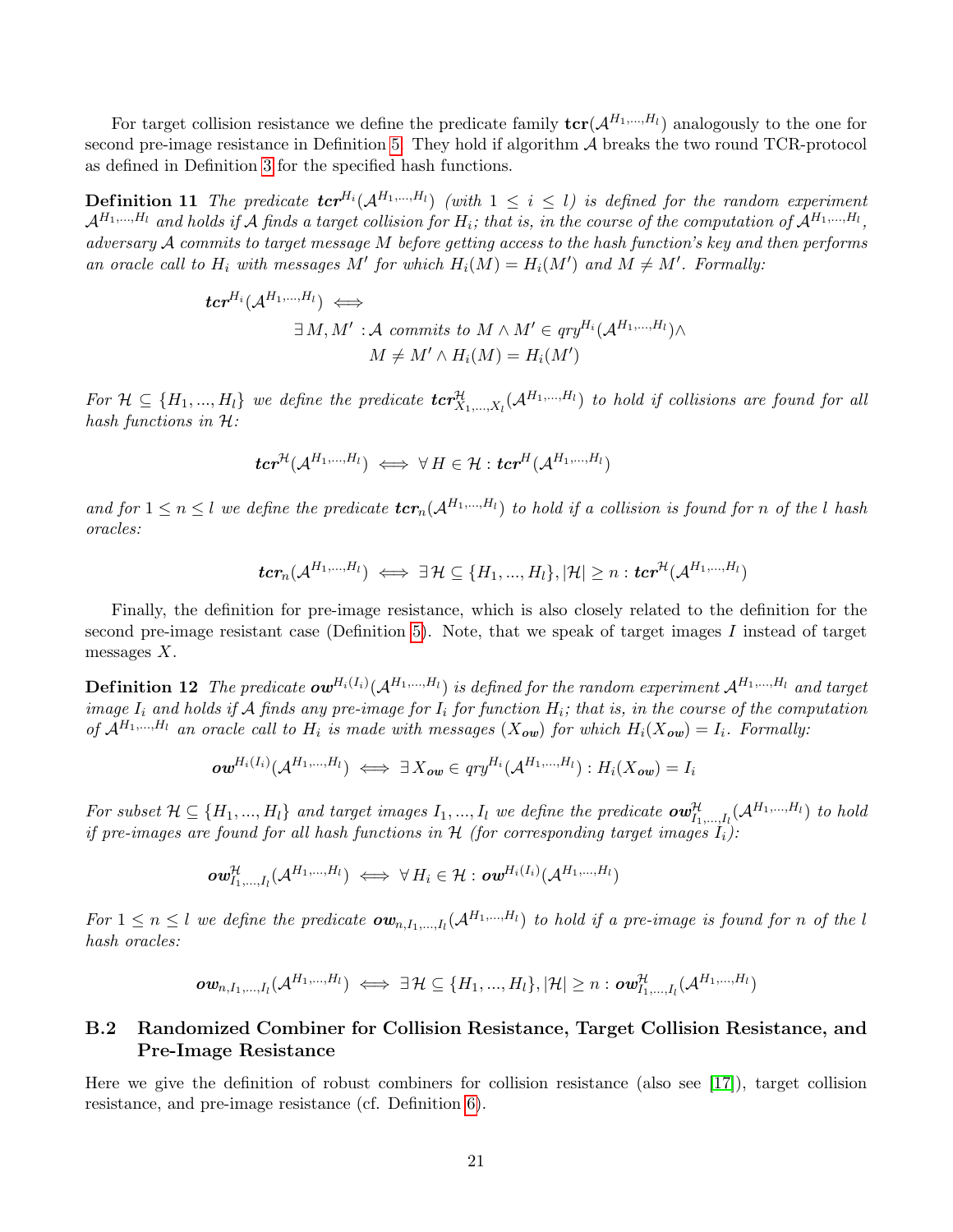Definition 13 Let the situation be as in Definition [6.](#page-6-3)

Oracle B<sup>col</sup>  $\rho$ -breaks  $C^{H_1,...,H_l}$  (for CR) if it outputs a collision for  $C^{H_1,...,H_l}(R,.)$  for a  $\rho$ -fraction of the possible choices of randomness  $R \in \mathcal{R}$  and  $\perp$  otherwise.

Oracle  $\mathcal{B}^{ter}$   $\rho$ -breaks  $C^{H_1,...,H_l}$  (for TCR) if it successfully completes the TCR protocol for  $C^{H_1,...,H_l}(R, \cdot)$ 

- for a *ρ*-fraction of the possible choices of randomness  $R \in \mathcal{R}$ . If it is not able to find a target collision for the previously specified message it outputs  $\perp$  in the second step.
- Oracle  $\mathcal{B}^{ow}$  p-breaks  $C^{H_1,...,H_l}$  (for OW) if it outputs a pre-image to input image  $C^{H_1,...,H_l}(R,M)$  (with  $M \leftarrow \{0,1\}^m$  for a p-fraction of the randomness  $R \in \mathcal{R}$ . If no pre-image is found it outputs  $\perp$ .
	- A randomized  $(k, l)$  combiner for hash functions  $H_1, \ldots, H_l$  is called
- ρ-robust for CR if for some non-negligible  $0 < \epsilon \leq 1$  and any choice of functions  $H_1, ..., H_l$  and for any breaking oracle  $\mathcal{B}^{col}$  that  $\rho$ -breaks  $C^{H_1,...,H_l}$ , the random experiment  $P^{\mathcal{B}^{col},H_1,...,H_l}$  finds collisions for  $l - k + 1$  input hash functions with probability:

$$
Pr[\boldsymbol{col}_{l-k+1}(P^{\mathcal{B}^{col},H_1,\ldots,H_l})] \ge \epsilon
$$
\n(16)

**ρ-robust for TCR** if for some non-negligible  $0 < \epsilon \leq 1$  and any choice of functions  $H_1, ..., H_l$  and for any breaking oracle  $\mathcal{B}^{ter}$  that  $\rho$ -breaks  $C^{H_1,...,H_l}$ , the random experiment  $P^{\mathcal{B}^{ter},H_1,...,H_l}$  breaks the  $TCR$ -protocol for  $l - k + 1$  input hash functions with probability:

$$
Pr[ter_{l-k+1}(P^{\mathcal{B}^{ter},H_1,\ldots,H_l})] \ge \epsilon
$$
\n<sup>(17)</sup>

 $\rho$ -robust for OW if for some non-negligible  $0 < \epsilon \leq 1$  and any choice of functions  $H_1, ..., H_l$  and for any breaking oracle  $\mathcal{B}^{ow}$  that  $\rho$ -breaks  $C^{H_1,...,H_l}$ , the random experiment  $P^{\mathcal{B}^{ow},H_1,...,H_l}$  on input  $(C(M_1),..., C(M_l))$  with  $M_i \leftarrow \{0,1\}^m$  (for  $i = 1,...,l$ ) finds pre-images for  $l - k + 1$  input hash functions with probability:

$$
Pr[\boldsymbol{ow}_{l-k+1}(P^{\mathcal{B}^{\text{ow}},H_1,\dots,H_l})] \ge \epsilon
$$
\n(18)

The combiner is called robust for CR (TCR, OW) if it is efficient and  $\rho$ -robust for every non negligible  $\rho(v)$ .

Note that for pre-image resistance we can define the success probability over the choice of randomness (in contrast of the definition for second pre-image resistance) as we sample the images not directly from the codomain but from the domain and then use the hash function to map them to an image (cf. Definition [4\)](#page-5-2).

#### <span id="page-21-2"></span>B.3 Safe Target Collisions and Pre-Images

Here we give the definition of safe target collisions and pre-images corresponding to Definition [8](#page-7-2) (safe second pre-images) on page [8.](#page-7-2)

The notion for safe target collisions is exactly the same as for second pre-images. As the only difference between the two schemes is who chooses the first part of the collision (cf. Definition [3\)](#page-4-2) we call a message  $M_{\text{ter}}$  safe with respect to message M (this time chosen by the adversary) and oracles  $C^H$  and H if it does not yield a trivial target collision for some target message  $X \in \{0,1\}^w$  and oracle H.

<span id="page-21-0"></span>Definition 14 (Safe Target Collisions) The predicate  $\textit{safeTer}^{{\it CH}}_{H,X}(M,M_{\textit{ter}})$  holds if and only if  $(M,M_{\textit{ter}})$ is a safe second pre-image for hash function  $H$  and target message  $\hat{X}$ .

<span id="page-21-1"></span>A safe pre-image denotes a pre-image for some image on the combiner which does not yield trivial pre-images on the (input) hash functions.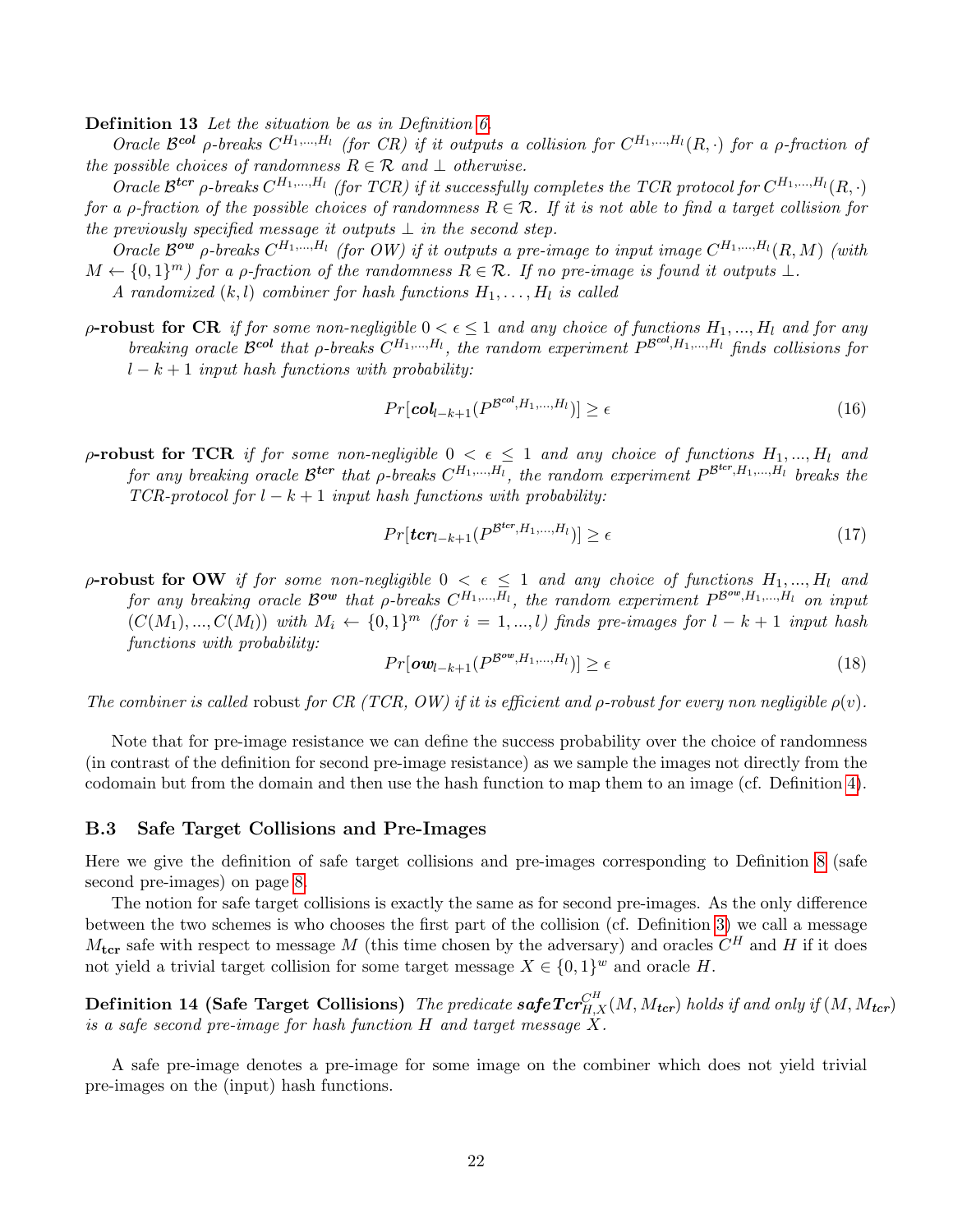**Definition 15 (Safe Pre-Image)** Let  $H : \{0,1\}^w \to \{0,1\}^v$  be a hash function and  $C : \{0,1\}^m \to$  $\{0,1\}^n$  some oPPTM. Let  $I_{H\text{-}target} \in \{0,1\}^v \cap H(\{0,1\}^w)$  be a target image for hash function H,  $I_{C\text{-}target} \in$  $\{0,1\}^n \cap C(\{0,1\}^m)$  a target image for combiner C, and  $M_{ow} \in \{0,1\}^m$ . We say that  $M_{ow}$  is a safe pre-image for H (with respect to  $C^H$  ,  $I_{H\textrm{-target}}$  and  $I_{C\textrm{-target}} \in$ ) if

1.  $C^H(M_{ow}) = I_{C\text{-}target}$ 

2. the evaluation of  $C^H(\cdot)$  on input  $M_{ow}$  does not involve a call to  $H(X)$  with  $H(X) = I_{H\textrm{-target}}$ ):

$$
\forall X \in qry^H(C^H(M)) \cup qry^H(C^H(M_{\text{spr}})) : X = X_{\text{target}} \vee H(X) \neq H(X_{\text{target}})
$$

We define the predicate  $\mathbf{safeOw}_{H,I}^{CH}(M, M_{\text{spr}})$  iff  $(M_{ow})$  is a safe pre-image for hash function H and target image I.

For  $k \in \mathbb{N}$  we denote with  $\textbf{safe} \textbf{O} \textbf{w}^{CH_1,...,H_l}_{k,1,...,I_l} (M_{\textbf{ow}})$  is a safe pre-image for target images  $I_1, ..., I_l$  for k out of C's l oracles  $H_i$   $(i = 1, ..., l)$ . Here  $I_i$  is the target image for function  $H_i$   $(i = 1, ..., l)$ .

# C Missing Proofs

#### <span id="page-22-0"></span>C.1 Proof of Lemma [1](#page-11-1)

Before we prove Lemma [1](#page-11-1) we need some additional notation: For hash functions  $H_1, \ldots, H_l$  we may simply write  $H^l$ . We use the same abbreviation for messages and write  $X^l$  for the messages  $X_1, \ldots, X_l$ . With  $\text{spr}_{k,X^{l}}(C^{H^{l}}(\cdot),Y,Y')$  we denote the event that k second pre-images for target messages  $X_{1},\ldots,X_{l}$  are found during the evaluation of  $C^{H^l}(Y)$  and  $C^{H^l}(Y')$  (compare Definition [5\)](#page-5-1).

Let us now repeat the Lemma and present the proof:

**Lemma [1.](#page-11-1)** Let  $C : \{0,1\}^m \to \{0,1\}^n$  be any oracle machine with  $q_C$  oracle gates per hash function  $H_i: \{0,1\}^w \to \{0,1\}^v$  (with  $i=1,..,l$ ). Let  $X_1,...,X_l \in \{0,1\}^w$  be target messages for functions  $H_1,...,H_l$ . For messages M,  $M_{spr}$  sampled as  $M \leftarrow \{0,1\}^m$  and  $M_{spr} \leftarrow (C^{H_1,...,H_l})^{-1}(M)$  we have:

$$
Pr[\mathit{safeSpr}_{k,X_1,\ldots,X_l}^{C^{H_1,\ldots,H_l(\cdot)}}(M,M_{spr})] \ge 1 - q_C^{l-k+1} \cdot \binom{l}{l-k+1} \cdot 2^{n-(v+1)(l-k+1)} \tag{19}
$$

*Proof (of Lemma [1\)](#page-11-1)*. Let  $Y \leftarrow \{0,1\}^m$  and  $Y' \leftarrow \{0,1\}^m$  be random variables uniformly distributed over  $\{0,1\}^m$ . Then, the distribution of  $M, M_{\rm spr}$  is equivalent to the distribution of Y, Y' conditioned on  $C^{H_1,...,H_l}(Y) = C^{H_1,...,H_l}(Y')$ . Hence we have:

$$
Pr[\mathbf{safeSpr}_{k,X^l}^{C^{H^l}}(M,M_{\mathbf{spr}})] = Pr[\mathbf{safeSpr}_{k,X^l}^{C^{H^l}}(Y,Y')|C^{H^l}(Y) = C^{H^l}(Y')]
$$

This probability is (using the definition of the predicate **safeSpr**) simply that of the predicate's second condition (there are no trivial second pre-images for  $l - k + 1$  out of the l target messages  $X_1, ..., X_l$  on hash functions  $H_1, ..., H_l$  during the evaluation of  $C^{H^l}(\cdot)$  with inputs Y and Y') again conditioned on  $C^{H^l}(Y) = C^{H^l}(Y').$ 

$$
Pr[\mathbf{safeSpr}_{k,X^l}^{CH^l}(Y,Y')|C^{H^l}(Y) = C^{H^l}(Y')]
$$
  
= 
$$
Pr[C^{H^l}(Y) = C^{H^l}(Y') \land \neg \mathbf{spr}_{l-k+1,X^l}(C^{H^l}(\cdot), Y, Y')|C^{H^l}(Y) = C^{H^l}(Y')]
$$
  
= 
$$
Pr[\neg \mathbf{spr}_{l-k+1,X^l}(C^{H^l}(\cdot), Y, Y')|C^{H^l}(Y) = C^{H^l}(Y')]
$$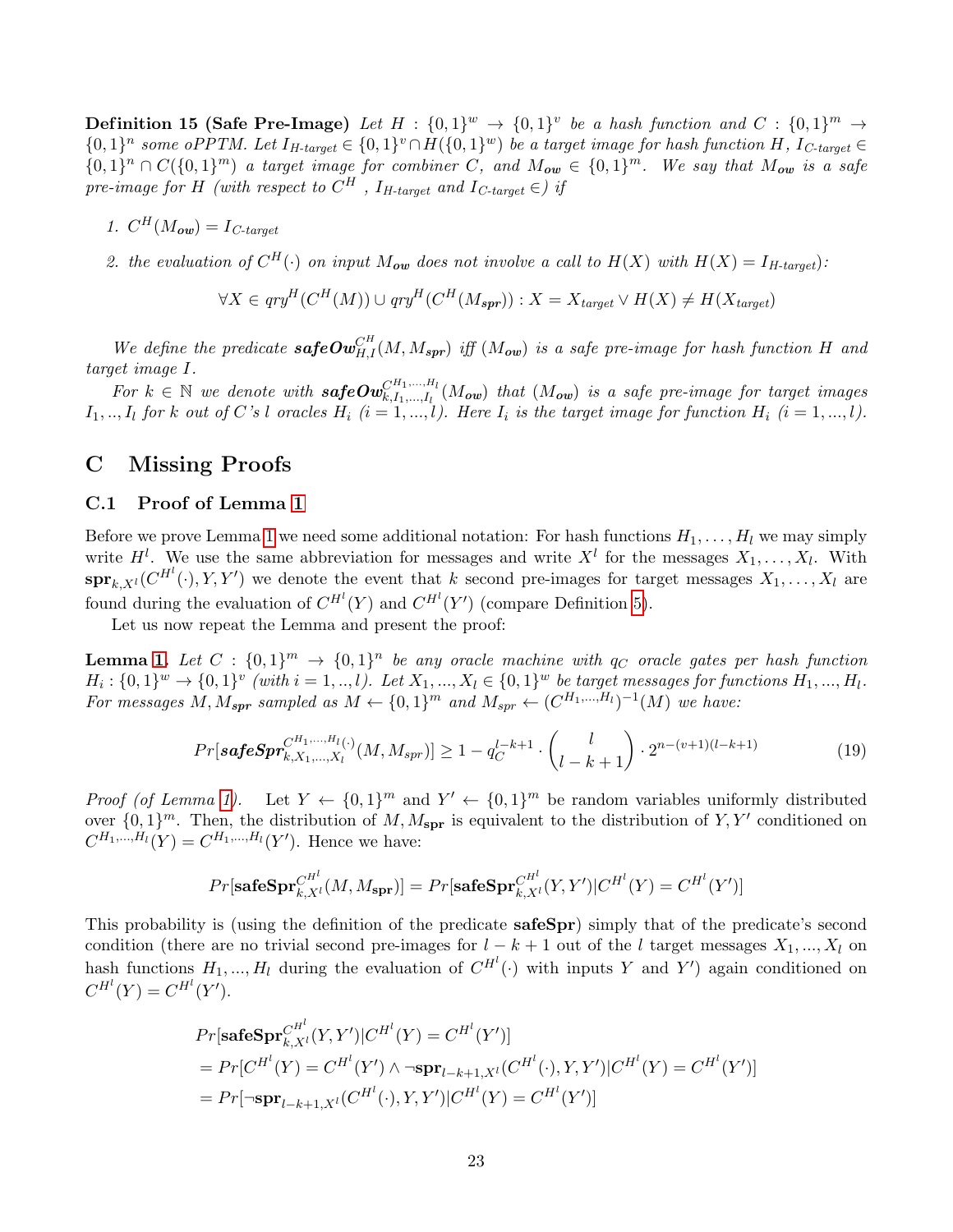This can be restated as:

$$
Pr[\neg \mathbf{spr}_{l-k+1,X^l}(C^{H^l}(\cdot), Y, Y')|C^{H^l}(Y) = C^{H^l}(Y')]
$$
\n
$$
= \frac{Pr[\neg \mathbf{spr}_{l-k+1,X^l}(C^{H^l}(\cdot), Y, Y') \wedge C^{H^l}(Y) = C^{H^l}(Y')]}{Pr[C^{H^l}(Y) = C^{H^l}(Y')]}
$$
\n
$$
\geq \frac{Pr[C^{H^l}(Y) = C^{H^l}(Y')] - (1 - Pr[\neg \mathbf{spr}_{l-k+1,X^l}(C^{H^l}(\cdot), Y, Y')])}{Pr[C^{H^l}(Y) = C^{H^l}(Y')]}
$$
\n
$$
= \frac{Pr[C^{H^l}(Y) = C^{H^l}(Y')] - Pr[\mathbf{spr}_{l-k+1,X^l}(C^{H^l}(\cdot), Y, Y')]}{Pr[C^{H^l}(Y) = C^{H^l}(Y')]}
$$
\n
$$
= 1 - \frac{Pr[\mathbf{spr}_{l-k+1,X^l}(C^{H^l}(\cdot), Y, Y')]}{Pr[C^{H^l}(Y) = C^{H^l}(Y')]} \geq \epsilon \in [0, 1]
$$
\n(20)

Here we used  $Pr[A \wedge B] = Pr[A] - Pr[\neg B] + Pr[\neg (A \vee B)]$  in step 2. Now for  $0 \le \epsilon \le 1$ , equation [\(20\)](#page-23-0) holds if and only if:

$$
1 - \epsilon \ge \frac{Pr[\text{spr}_{l-k+1,X^l}(C^{H^l}(\cdot), Y, Y')] }{Pr[C^{H^l}(Y) = C^{H^l}(Y')]}
$$
 (\iff)  
(1 - \epsilon) \cdot Pr[C^{H^l}(Y) = C^{H^l}(Y')] \ge Pr[\text{spr}\_{l-k+1,X^l}(C^{H^l}(\cdot), Y, Y')] \tag{21}

As  $Pr[C^{H^l}(Y) = C^{H^l}(Y')] \ge 2^{-n}$  and from Proposition [3](#page-17-4) we know that:

<span id="page-23-1"></span><span id="page-23-0"></span>
$$
Pr[\mathbf{spr}_{l-k+1,X^l}(C^{H^l}(Y))] \leq \binom{l}{l-k+1} \left(\frac{q_C}{2^v}\right)^{l-k+1}
$$

As we are now evaluating  $C^{H}(\cdot)$  not only for message Y but also for message Y' we can bound the probability on the right hand side of equation [\(21\)](#page-23-1) with:

$$
Pr[\mathbf{spr}_{l-k+1,X^l}(C^{H^l}(\cdot),Y,Y')] \leq {l \choose l-k+1} \left(\frac{q_C}{2^{v-1}}\right)^{l-k+1}
$$

Now we know that the following two inequalities hold:

$$
(1 - \epsilon) \cdot Pr[C^{H^l}(Y) = C^{H^l}(Y')] \ge (1 - \epsilon)2^{-n}
$$

$$
\left(\frac{l}{l - k + 1}\right) \left(\frac{q_C}{2^{v-1}}\right)^{l - k + 1} \ge Pr[\mathbf{spr}_{l - k + 1, X^l}(C^{H^l}(\cdot), Y, Y')]
$$

Thus if

$$
(1 - \epsilon)2^{-n} \ge \binom{l}{l - k + 1} \left(\frac{q_C}{2^{v-1}}\right)^{l - k + 1}
$$

and equivalently

$$
\epsilon \le 1 - q_C^{l-k+1} \cdot \binom{l}{l-k+1} \cdot 2^{n-(v+1)(l-k+1)} \tag{22}
$$

then equation [\(21\)](#page-23-1) holds.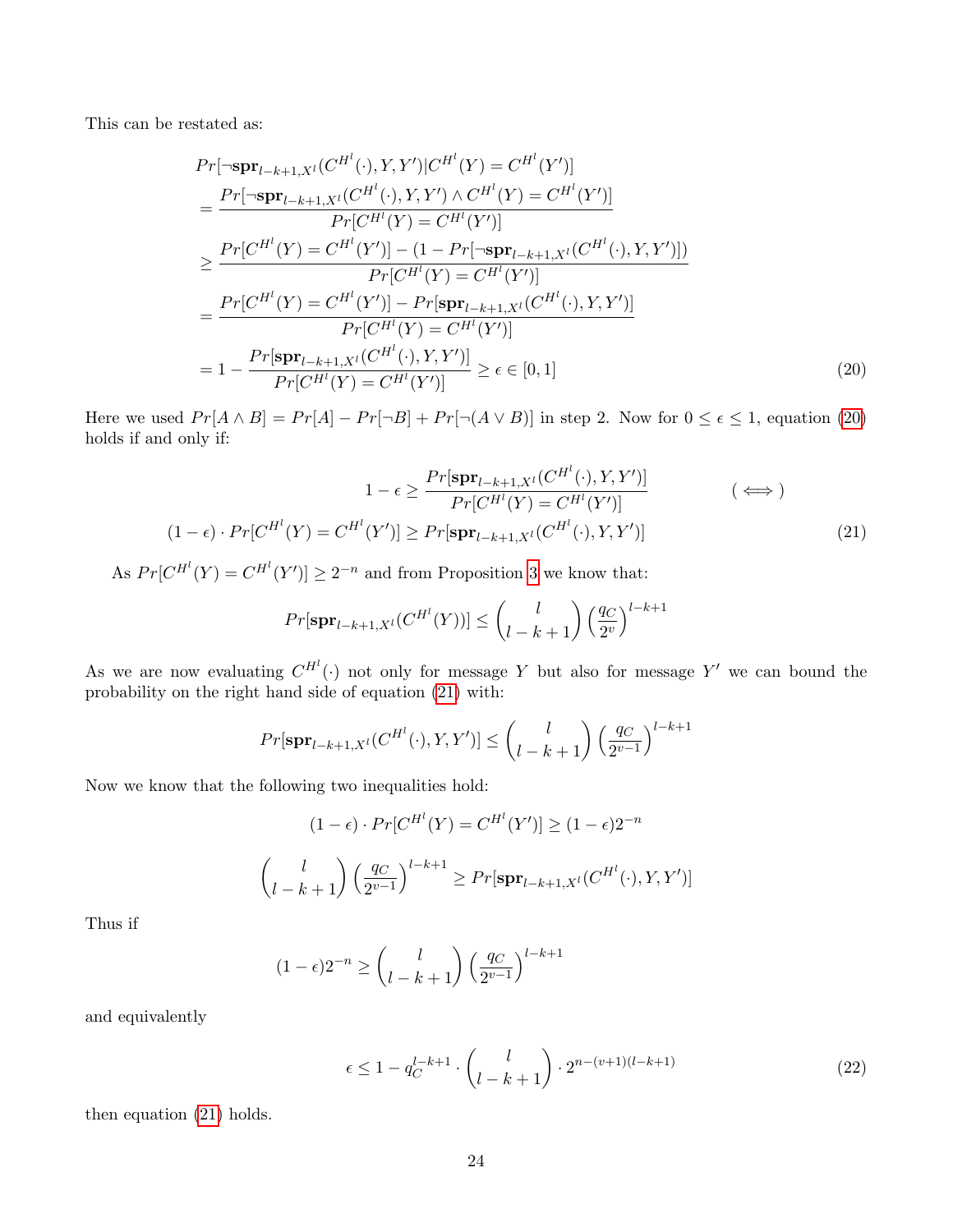We proved that for  $0 \leq \epsilon \leq 1$ 

$$
Pr[\mathbf{safeSpr}_{k,X_1,\ldots,X_l}^{C^{H_1,\ldots,H_l}(\cdot)}(M,M_{spr})] \ge \epsilon
$$

holds, if

$$
\epsilon \leq 1 - q_C^{l-k+1}\cdot \binom{l}{l-k+1}\cdot 2^{n-(v+1)(l-k+1)}
$$

This directly implies the proposition and we can conclude our proof.

#### <span id="page-24-1"></span>C.2 Proof of Lemma [2](#page-12-1)

**Lemma [2.](#page-12-1)** Let  $(C, P)$  be as in Proposition [1](#page-8-0) with

<span id="page-24-0"></span>
$$
v > \log q_P^H + \log l + 2 \tag{23}
$$

Also let for any set of target messages  $X_1, ..., X_l \in \{0, 1\}^w$ 

$$
Pr[\text{spr}_{l-k+1, X_1, \dots, X_l}(P^{\mathcal{B}^{X_1, \dots, X_l}, H_1, \dots, H_l}(X_1, \dots, X_l))] \ge 0.5 \quad . \tag{24}
$$

Then  $H_1, ..., H_l$  can be compressed below  $l2^w v$  bits.

For an outline of the proof see page [14](#page-13-0) in Section [3.5.](#page-13-0)

*Proof (of Lemma [2\)](#page-12-1).* Let  $X_{\tau}$  be the combined target message, defined as:

$$
X_{\tau} = (X_1, ..., X_l) \in \underbrace{\{0, 1\}^w \times ... \times \{0, 1\}^w}_{\tau \text{ times}}
$$

Let the oracle  $\mathcal{B}^{X_1,\ldots,X_l}$  be initialized with the target messages.

Let us start by defining the compression function com. For compressing  $H_1, ..., H_l$  we run  $P^{\mathcal{B}^{X^l}, H^l}(X_\tau)$ and distinguish between two cases. If  $P$  does not produce the necessary second pre-images then **com** simply outputs each of the entire function tables prepended with a 0 to distinguish this case. If by  $\tilde{H}_i$  we denote the function table of hash function  $H_i$  then we can define this case as:

com
$$
(\tilde{H}_1||...||\tilde{H}_l) = 0||\tilde{H}_1||...||\tilde{H}_l
$$
 if  $\neg$ spr<sub>l-k+1,X<sup>l</sup></sub> $(P^{\mathcal{B}^{X^l},H^l}(X_1,...,X_l))$ 

If, on the other hand, P succeeds in finding all necessary  $l - k + 1$  second pre-images, then we know that for some hash function  $H_s$  for which P succeeded in finding a second pre-image  $X_{\text{spr}}^s$  the  $H_s$  query that resulted in the second pre-image did not come from the breaking oracle but from P directly.

As com can distinguish between the calls to the hash oracles from P and  $\mathcal{B}^{X^l}$ , com can identify  $H_s$ . The compression algorithm com will output a 1 appended with the index of hash function  $H_s$  appended with the index (relative to the maximum number of calls to  $H_s$  by P) of the second pre-image  $X_{\text{spr}}^s$ appended with a compressed version of the function table for  $H_s$  appended with the full function tables for all other hash functions. For this case, let  $A_1, A_2, ..., A_\sigma$  denote all the  $H_s$  queries done by  $P^{\mathcal{B}^{X^l}, H^l}$  plus the H queries made by  $\mathcal{B}$  (in the order they occur, up to query  $X_{\text{spr}}^s$ , the one that finds the second pre-image, and without repetitions; thus  $A_{\sigma} = X_{spr}^s$ ). Each H query by P increases the sequence  $A_1, A_2, ...$  by at most one, while a query to B by P can increase the sequence by arbitrarily many values. Let  $\tilde{H}^-_s$  denote the reduced function table of  $H_s$  with the rows  $A_1, ..., A_{\sigma}$  and  $X_s$  (the  $s^{th}$  component of  $X_{\tau}$ ) removed. We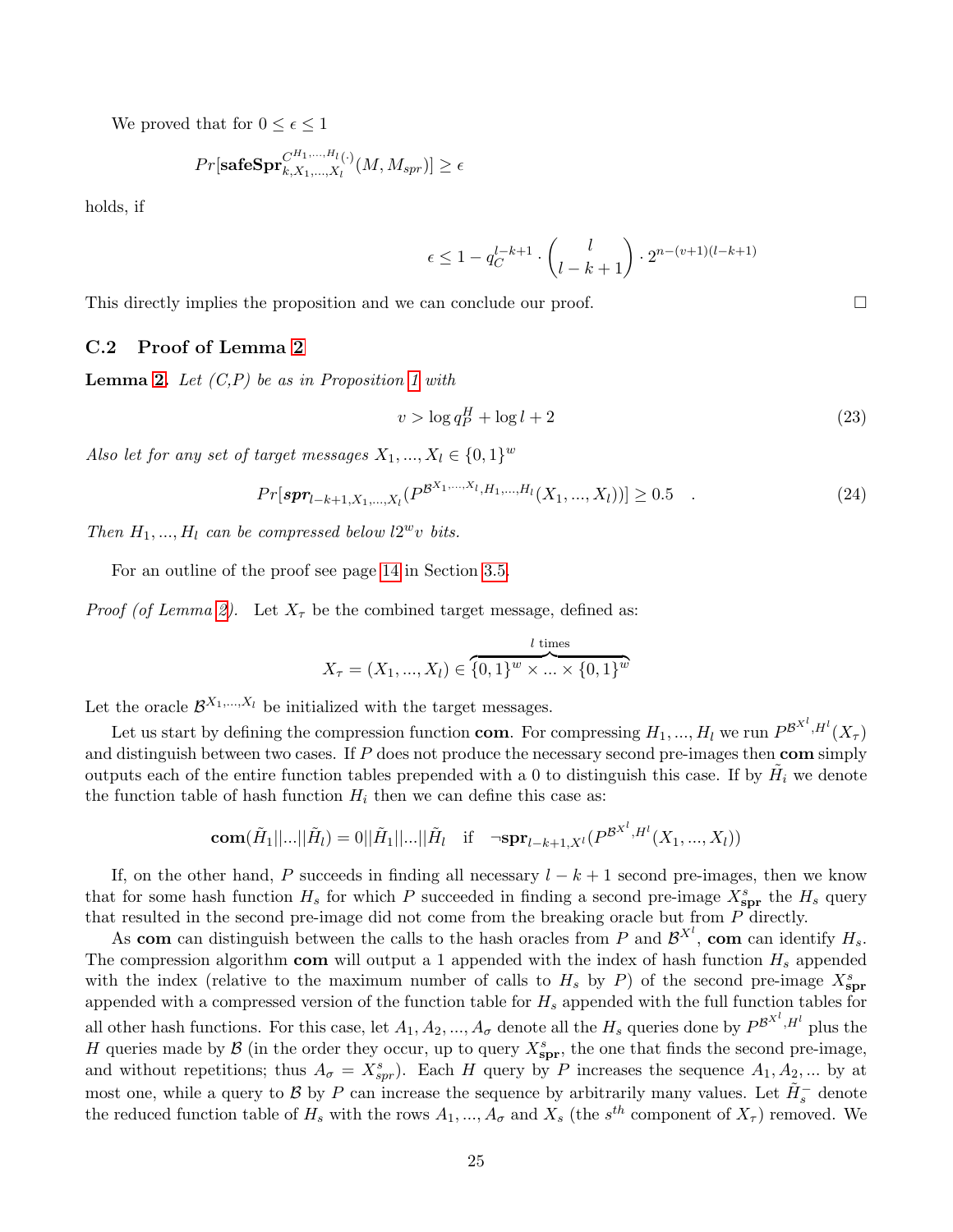know that query  $A_{\sigma}$  is requested by P. Let this be the i<sup>th</sup> query to  $H_s$  by P. Also let  $\tilde{H}^{l-s}$  be the function tables of hash functions  $H_i$  with  $i \in \{1, ..., l\} \setminus s$ . Algorithm com is now defined as:

com
$$
(\tilde{H}_1||...|\tilde{H}_l)
$$
 =  
\n
$$
\begin{cases}\n0||\tilde{H}_1||...||\tilde{H}_l & \text{if } \neg \mathbf{spr}_{l-k+1,X^l}(P^{\mathcal{B}^{X^l},H^l}(X_1,...,X_l)) \\
1||\langle s \rangle_{\log_l}||\langle i \rangle_{\log_{q_P}}||H_s(A_1)||...||H_s(A_\sigma)||\tilde{H}_s^-||\tilde{H}^{l-s} & \text{otherwise}\n\end{cases}
$$

Before we describe the decompression algorithm dec, let us examine com's compression rate. If

$$
\neg \mathbf{spr}_{l-k+1,X^l}(P^{\mathcal{B}^{X^l},H^l}(X_1,...,X_l))
$$

then  $|\text{com}(H)| = l2^w v + 1$ . Since  $Pr[\text{spr}_{l-k+1,X^l}(P^{B^{X^l},H^l}(X_1,...,X_l))]$  is bounded from below by 0.5, this happens with probability at most

$$
p := Pr[\neg \mathbf{spr}_{l-k+1,X^l}(P^{\mathcal{B}^{X^l},H^l}(X_1,...,X_l))] \le 0.5
$$

In the other case (when the necessary second pre-images are generated) the compressed function table has length  $1 + (2^w - 1)v + \log q_P^H + (l - 1)2^w v + \log l$ . Thus we can give the expected overall length as:

$$
E[|\mathbf{com}(H)|] \le p(l2^w v + 1) +
$$
  
\n
$$
(1 - p)(1 + (2^w - 1)v + \log q_P^H + (l - 1)2^w v + \log l)
$$
  
\n
$$
= 1 + l2^w v - (1 - p)(v - \log q_P^H - \log l)
$$
\n(25)

We will now define the decompression algorithm **dec**. On input T,  $\text{dec}(T)$  parses T as  $b||T'$  and if  $b = 0$  outputs T', which in this case is exactly the concatenation of all function tables  $\tilde{H}_1 ||...|| \tilde{H}_l$ . If  $b = 1$ , dec goes on parsing  $T'$  as

<span id="page-25-0"></span>
$$
\langle s \rangle_{\log l} || \langle i \rangle_{\log q_P} || H_s(A_1) ||...|| H_s(A_\sigma) || \tilde{H}_s^- || \tilde{H}^{l-s}
$$

It now simulates  $P^{\mathcal{B}^{X^l},H^l}(X_1,...,X_l)$  up to the point where P makes its  $i^{th}$  query  $X^s_{\text{spr}} = A_{\sigma}$  to oracle  $H_s$ . We know that  $H_s(X_s) = H_s(X_{\text{spr}}^s) = H_s(A_\sigma)$  so we now have all the missing values (and indices) in  $\tilde{H}_s^$ needed to reconstruct the full function table  $H_s$  together with all the other function tables.

#### com does compress  $H$  on average

The final step will now be to show that the achieved compression rate is in fact less than  $l2^w v$  bits. The upper bound on the expected compression rate from equation [\(25\)](#page-25-0) is less than  $l2^wv$  if and only if:

$$
1 + l2^w v - (1 - p)(v - \log q_P^H - \log l) < l2^w v \quad (\iff) \quad (1 - p)(v - \log q_P^H - \log l) > 1
$$

(and thus if)

<span id="page-25-1"></span>
$$
0.5(v - \log q_P^H - \log l) > 1\tag{26}
$$

Since the requirement given by equation [\(23\)](#page-24-0) is  $v > \log q_P^H + \log l + 2$ , the last inequality [\(26\)](#page-25-1) holds. This completes the proof.  $\Box$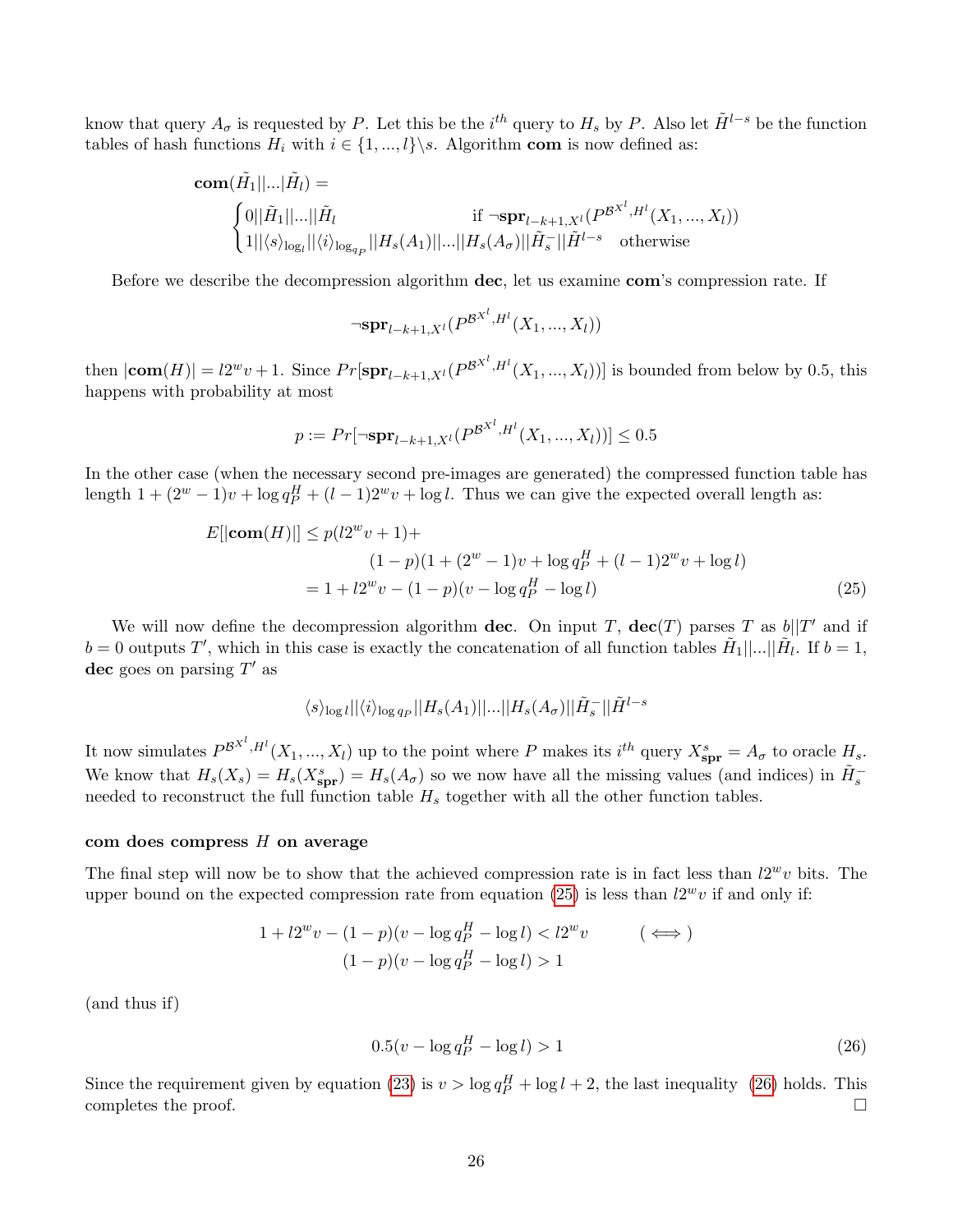# <span id="page-26-0"></span>D Main Result for Target Collision Resistance and Pre-Image Resistance

#### D.1 Adaptation for Target Collision Resistance

Let us describe what is necessary to adapt the proof (of Theorem [2\)](#page-7-0) to the case of target collision resistance. For this let us quickly recapitulate what we have done for second preimages. The proof idea was to take uniformly random functions  $H_1, \ldots, H_l$  as hash functions and define a breaking oracle which outputs only safe second preimages; that is, the second pre-images found by  $\beta$  do not help the reduction  $P^{\mathcal{B},H_1,...,H_l}$ too much in finding all necessary second pre-images for the hash functions. We have then shown that the defined breaking oracle  $\rho$ -breaks (for SPR) every  $(k, l)$ -combiner with a certain probability and finally that: if  $P^{B,H_1,...,H_l}$  is still able to find all  $l-k+1$  second pre-images then we can use those to compress the combined function table of  $H_1, \ldots, H_l$  below  $l2^w v$  bits; but due to proposition [2](#page-9-0) this is not possible and we have hence found a contradiction.

To adapt the argument to work for target collision resistance there is only little we have to change: namely the breaking oracle and the final compression based proof where the oracle is used. In Definition [14](#page-21-0) we give the definition for a safe target collision. In the SPR case the first part of the collision is specified from the outside (according to some distribution). We have captured this notion by giving the breaking oracle an input message for which it should come up with a second pre-image. In the case of target collision resistance the adversary may specify the first part of the collision. What changes is that now the breaking oracle is called in two steps. In the first step the breaking oracle is called with some randomness  $R \in \mathcal{R}$ and it outputs a target message for which it will in the second step tries to find a collision. If you recall the definition of the breaking oracle for the SPR case, then the oracle was completely defined by some random function  $\phi: \{0,1\}^* \to \{0,1\}^m$ . We define the TCR oracle in exactly the same way: For the first step (choosing the first part of the collision) the oracle returns  $\phi(R)$ . The second part (finding a target collision for  $\phi(R)$ , i.e. a message M such that  $C^H(\phi(R)) = C^M$  the oracle does exactly the same as the breaking oracle for SPR. As in the SPR case the breaking oracle has to be initialized with target message  $X \in \{0,1\}^w$  (from the hash functions domain) for which it should make sure that no trivial target collision occurs.

The next part of the argument, that the defined breaking oracle breaks every  $(k, l)$ -combiner with high probability, does not need to be adapted. The second and final change is in the proof of Lemma [2](#page-12-1) where the reduction is used to compress the function table of hash functions  $H_1, \ldots, H_l$ . Here we gave both the compression and decompression algorithm access to a shared message  $X_{\tau} \in \{0,1\}^w$ . For the TCR case we can omit this message as the reduction  $P^{(B,H_1,...,H_l)}$  has to output the first part of the collision and this will be the same for com and dec if they call  $P$  with the same random coins, which they have to do in any case. Note that it is sufficient for com and dec to initialize the breaking oracle  $\beta$  with the target messages after it is generated by  $P$  as  $B$  needs the target messages for its second round only.

#### D.2 Adaptation for Pre-Image Resistance

For the case of pre-image resistance we have to adapt slightly more. First notice that the breaking oracle is given randomness and a message in the SPR case, whereas now the breaking oracle gets randomness and an image. As before the breaking oracle  $\beta$  outputs only safe pre-images. In a next step we have to adapt Lemma [1.](#page-11-1) This is also straight forward. The main differences are, that we now consider a target image  $I_C$ for the combiner and only a single message  $M_{ow} \leftarrow (C^{H_1,...,H_l})^{-1}(I_C)$ . In the proof we then sample only a single  $Y \leftarrow \{0,1\}^m$ . Exchanging safeSpr ${}_{k,X_1,...,X_l}^{C^{H_1,...,H_l}(\cdot)}(M, M_{\text{spr}})$  for safeOw ${}_{k,I_1,...,I_l}^{C^{H_1,...,H_l}(\cdot)}(M_{\text{ow}})$  (where the  $I_i$ are the target images for the various hash functions) and  $C^{H} (Y) = C^{H} (Y')$  for  $C^{H} (Y) = I_C$  yields the required result.